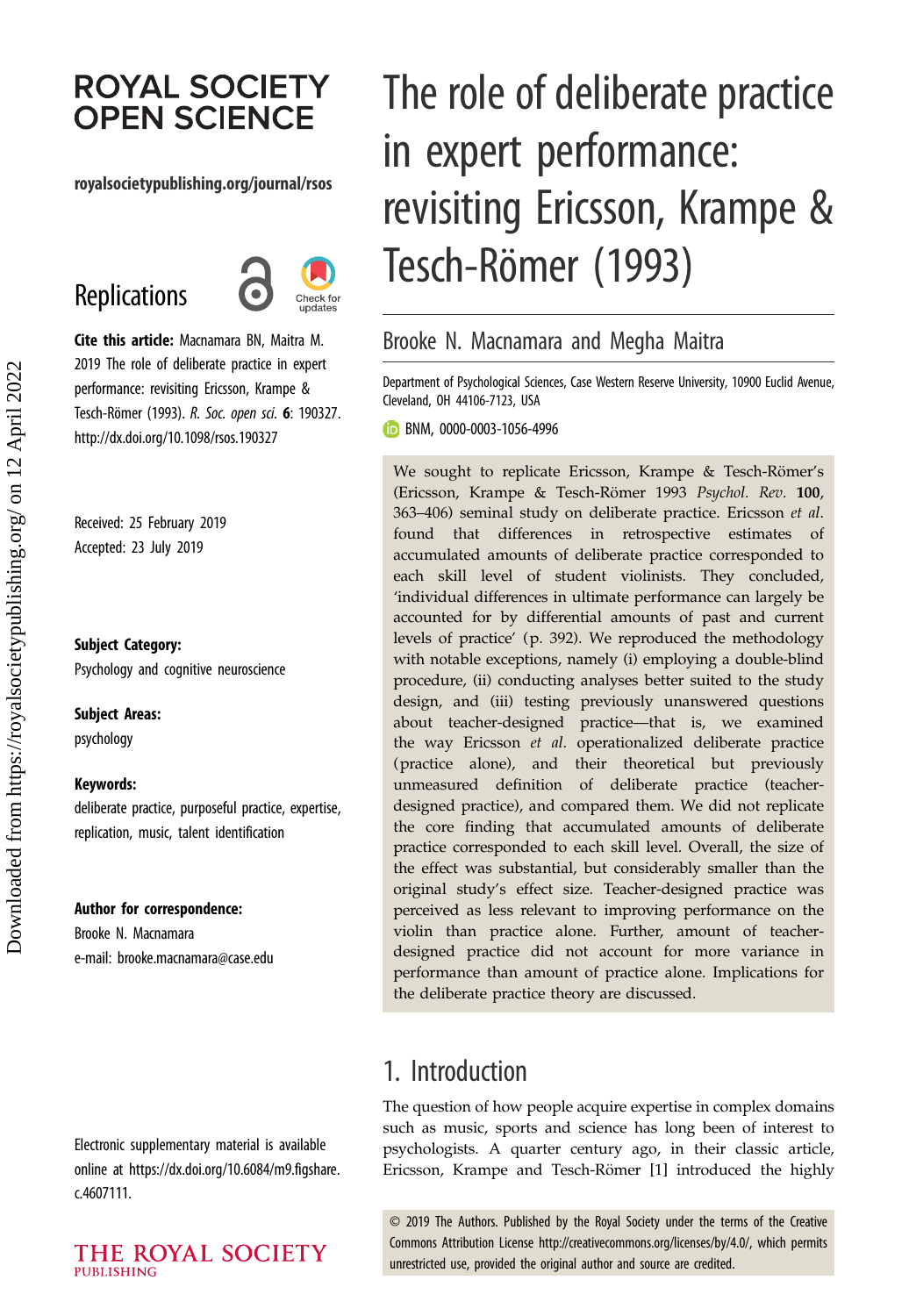influential deliberate practice view in an attempt to answer this question. They posited that '[i]ndividual differences, even among elite performers, are closely related to assessed amounts of deliberate practice'—activities designed to improve performance (p. 363). Indeed, making exceptions only for height and body size for some sports, they wrote, 'we reject any important role for innate ability' (p. 399) and concluded, '[o]ur theoretical framework can also provide a sufficient account of the major facts about the nature and scarcity of exceptional performance' (p. 392, emphasis added).

The impact of this article—which shifted the narrative about the origins of expertise away from any important role for genes or stable abilities and towards the importance of practice and training—is difficult to overstate. Cited over 9000 times (source: Google Scholar as of 12 November 2018), it is one of the most referenced articles in the psychological literature. Moreover, the deliberate practice view gained substantial attention outside of the academic literature, inspiring numerous popular books including Geoff Colvin's Talent Is Overrated [\[2\]](#page-17-0) and Malcolm Gladwell's Outliers [\[3\]](#page-17-0), where Gladwell described the now famous '10 000 hour rule', i.e. with 10 000 hours of deliberate practice, one becomes an expert. It seems fair to say that no single article has had a greater impact on scientific and popular views of expertise than Ericsson et al. [[1](#page-17-0)].

## 1.1. The original study

The deliberate practice theory proposes that expert performance is the result of prolonged practice, and that differences in levels of expertise are the result of differences in amounts of practice. The claim that some form of experience is necessary for an individual's improvement in a domain (i.e. *intra*-individual change) is indisputable. However, the claim that practice largely accounts for differences in performance across people (i.e. inter-individual differences) even at elite levels of performance is controversial (e.g. [\[4](#page-17-0)–[6\]](#page-18-0)).

In the first study to test the deliberate practice theory, Ericsson *et al.* [[1](#page-17-0)] (Study 1) recruited three groups of 10 violin students from the Music Academy of West Berlin. The students in all three groups were described as 'expert violinists' (p. 373, 374), but were grouped based on skill level: the most elite 'best' group, the 'good' group and the least accomplished future 'music teacher' group. Ericsson et al. asked the violinists to describe their biographical histories, rate a number of activities, keep a diary for a week and estimate amount of time spent on current activities. Most importantly, they asked the violinists to retrospectively estimate weekly amounts of practice alone since taking up the violin. They multiplied these estimates by weeks in a year and summed across years for accumulated practice estimates. Ericsson *et al.* [[1](#page-17-0)] concluded, 'there is complete correspondence between the skill level of the groups and their average accumulation of practice time alone with the violin' (p. 379).

## 1.2. Present study

## 1.2.1. Magnitude of effects

The present study is motivated by several factors. First, at least in retrospect, Ericsson et al.'s [[1](#page-17-0)] finding that accumulated amount of deliberate practice differentiated even experts is surprising. That is, finding differences in amounts of practice between novices and experts would be expected, but finding significant differences among three groups of experts of varying accomplishment is less expected. For example, in a recent meta-analysis, Macnamara et al. [[7](#page-18-0)] found that accumulated amount of deliberate practice significantly accounted for performance variance among sub-elite athletes (i.e. club-, local- and state/provincial-level athletes) and athletes with a range of skill levels, but did not reliably differentiate among elite athletes (i.e. national-, international- and Olympic/world champion-level athletes).

The magnitude of the effect of deliberate practice reported by Ericsson *et al.* [\[1\]](#page-17-0) is also surprising. Another meta-analysis [[6](#page-18-0)] found that the average correlation between accumulated deliberate practice and performance in music was 0.48, 95% CI [0.38, 0.56]. The calculated effect size from Ericsson et al.'s study of violinists was 0.70, substantially higher than the 95% confidence interval's upper limit found by the meta-analysis. We thus sought to replicate Ericsson  $et$  al.'s finding, because when surprising findings are replicated, confidence in an existing theory increases; however, when surprising findings are not replicated, this can spur development of improved theories [\[8\]](#page-18-0).

## 1.2.2. Potential bias

Ericsson et al.'s [[1](#page-17-0)] method for collecting retrospective estimates of practice—a structured interview—is potentially prone to experimenter bias and response bias [\[9](#page-18-0)–[11\]](#page-18-0). That is, experimenters aware of the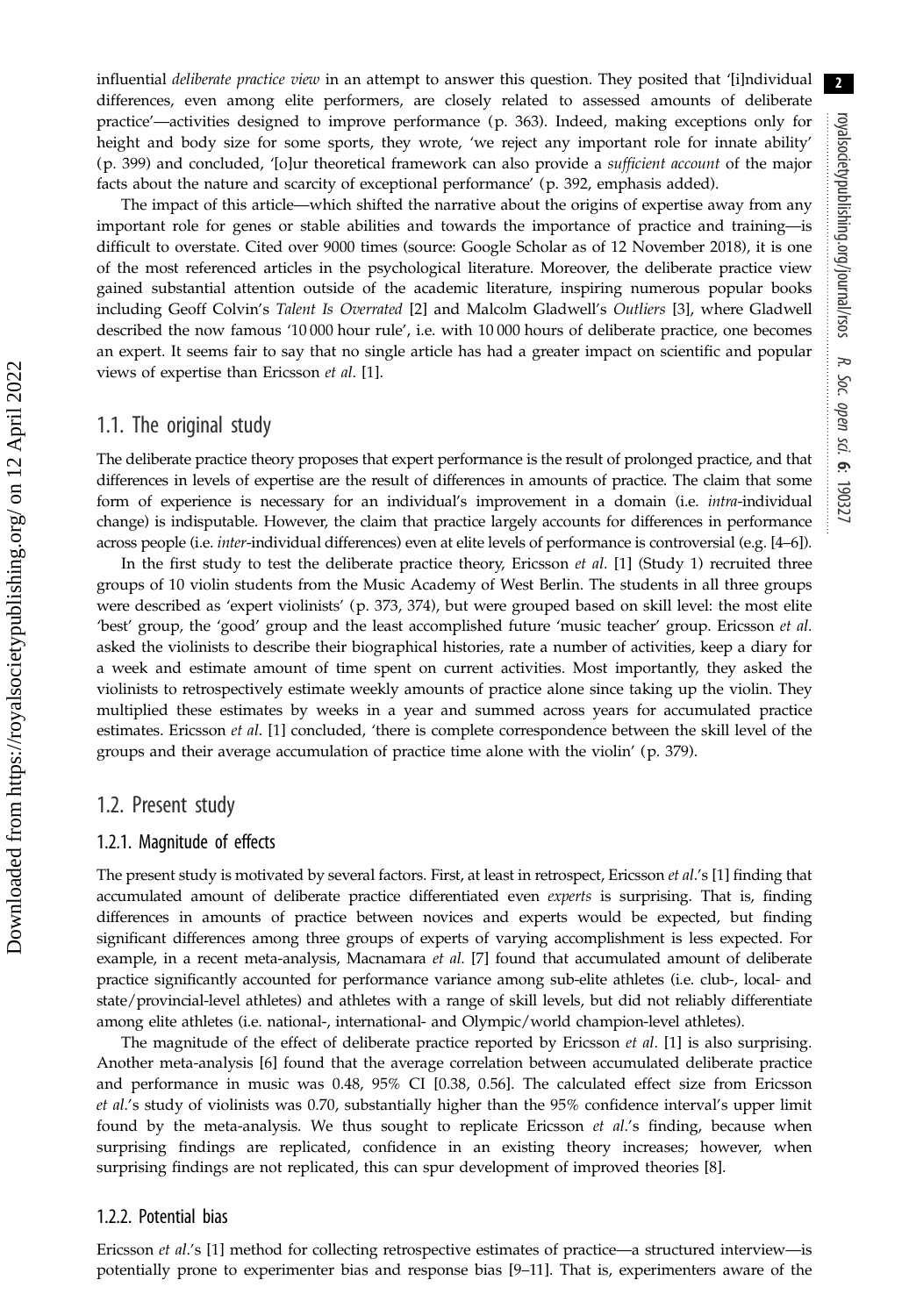<span id="page-2-0"></span>Table 1. Example inconsistent definitions of 'deliberate practice'.

| quote                                                                                  | reference                      |
|----------------------------------------------------------------------------------------|--------------------------------|
| practice activities require a teacher                                                  |                                |
| 'Ericsson et al. [1993] defined <i>deliberate practice</i> as a very specific activity | Krampe & Ericsson [13, p. 333] |
| designed for an individual by a skilled teacher explicitly to improve performance'     |                                |
| 'Ericsson et al. (1993) identified activities that met the necessary requirements      | Ericsson [15, p. 368]          |
| for effective training and were designed by a teacher to improve a specific            |                                |
| individual's performance. They termed these activities "deliberate practice"           |                                |
| 'When this type of training is supervised and guided by a teacher, it is called        | Ericsson [16, p. 1472]         |
| "deliberate practice"-a concept my colleagues and I introduced in 1993'                |                                |
| practice activities do <i>not</i> require a teacher                                    |                                |
| 'Ericsson et al. (1993) proposed the term deliberate practice to refer to those        | Ericsson [14, p. 84]           |
| training activities that were designed solely for the purpose of improving             |                                |
| individuals' performance by a teacher or the performers themselves'                    |                                |
| 'Ericsson et al. (1993) introduced the term deliberate practice to describe focused    | Keith & Ericsson [17, p. 136]  |
| and effortful practice activities that are pursued with the explicit goal of           |                                |
| performance improvement. Deliberate practice implies that well-defined tasks are       |                                |
| practised at an appropriate level of difficulty and that informative feedback is       |                                |
| given to monitor improvement. These activities can be designed by external             |                                |
| agents, such as teachers or trainers, or by the performers themselves'                 |                                |
| 'it has been possible to identify special practice activities (deliberate practice)    | Ericsson [18, p. 1128]         |
| that performers' teachers or the performers themselves design'                         |                                |

hypothesis that accumulated practice will correspond to skill level and aware of the violinists' skill group can unconsciously influence participants' estimates in an interview procedure. There is no indication in Ericsson et al. that experimenters were blind to the participants' skill level. Experimenters in Ericsson et al. also provided participants with a '[d]escription of the institute and the purpose of the study' just before the interview began [[12,](#page-18-0) p. 151]. Depending on what was said, this could have influenced participants' estimates. To reduce potential experimenter-expectancy bias and response bias, the present study employed a double-blind procedure—experimenters were unaware of violinists' skill groups and violinists were not told the purpose of the study or that there were multiple skill groups.

### 1.2.3. Multiple definitions

Ericsson et al. [\[1](#page-17-0)] appear to theoretically define deliberate practice as practice activities designed by a teacher. For example, they state, 'the teacher designs practice activities that the individual can engage in between meetings with the teacher. We call these practice activities *deliberate practice'* (p. 368). However, according to both the study's Methods section and the interview protocol for Ericsson *et al.* [\[1\]](#page-17-0) that can be found in Krampe's dissertation's appendix [\[12\]](#page-18-0), Ericsson et al. [[1](#page-17-0)] appear to operationally define deliberate practice as 'practice alone' with no indication that participants were asked to restrict their estimates of practice to only those designed by a teacher. Participants' estimates of amounts of 'practice alone' are the key outcome variable for all analyses in support of deliberate practice.

Examining subsequent literature by Ericsson and colleagues to determine the single definition of deliberate practice does not clarify whether (i) practice activities need to be designed by a teacher to qualify as deliberate practice, or (ii) practice activities need not be designed by a teacher. For example, Krampe & Ericsson [[13\]](#page-18-0) stated, 'Ericsson et al. [1993] defined *deliberate practice* as a very specific activity designed for an individual by a skilled teacher' (p. 333). By contrast, Ericsson [[14\]](#page-18-0) stated, 'Ericsson et al. (1993) proposed the term deliberate practice to refer to those training activities that were designed solely for the purpose of improving individuals' performance by a teacher or the performers themselves' (p. 84, emphasis added). See table 1 for more examples.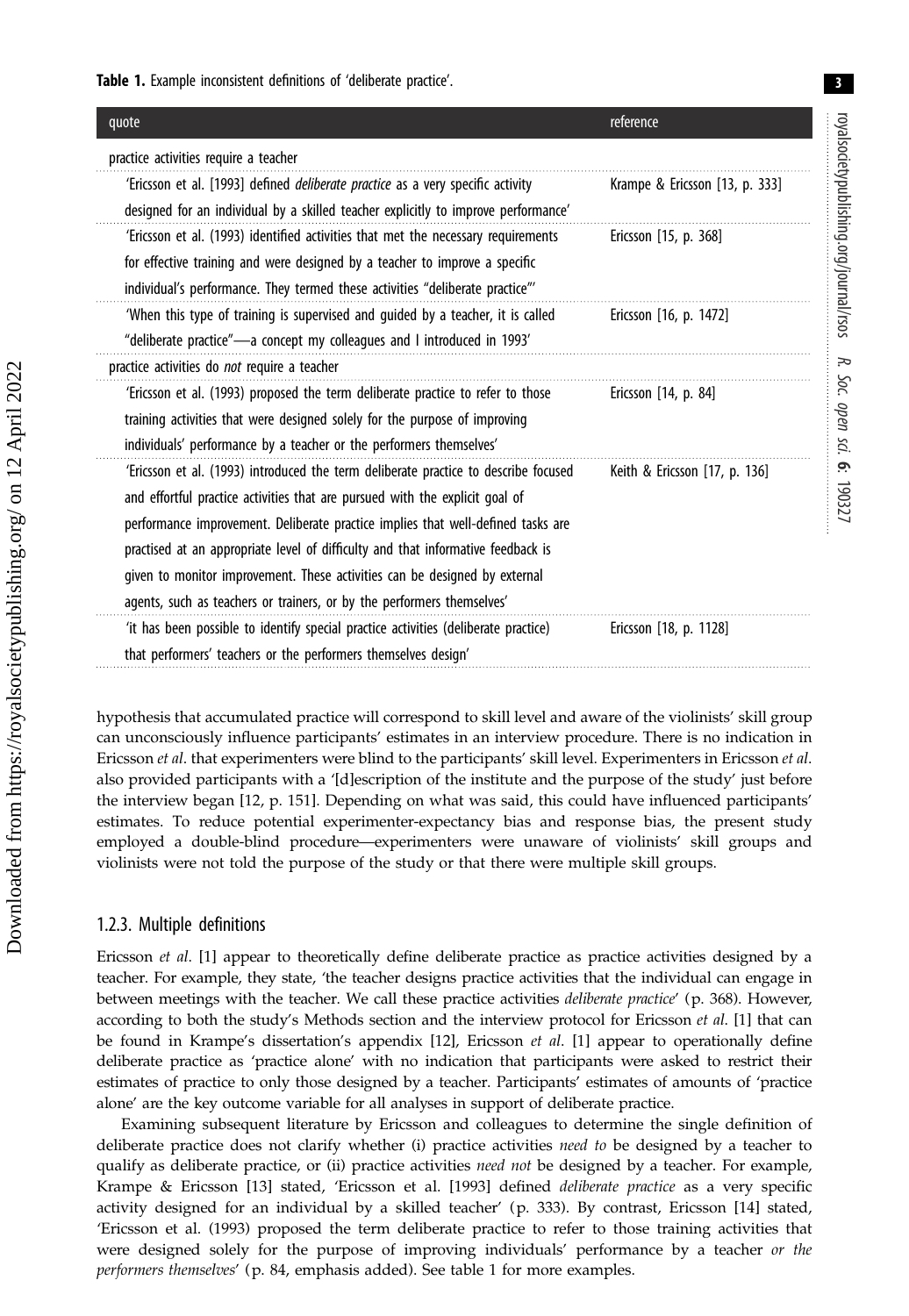In the present study, we first asked participants to estimate amounts of deliberate practice defined as practice alone with no restrictions that the activities be teacher designed, replicating Ericsson et al.'s [\[1\]](#page-17-0) reported methods. We next asked participants to estimate amounts of deliberate practice defined as teacher-designed practice, restricting estimates to time spent on practice activities that had been designed by a teacher. Furthermore, we sought to measure the correlation between estimates of practice alone and estimates of teacher-designed practice and to test the extent to which each estimate explained variance in performance. While this additional measure was a departure from the original methods, it seems necessary to establish whether these measures tap the same or different constructs, as both measures are described in subsequent accounts of the original study [\(table 1](#page-2-0)).

## 1.2.4. Issues with statistical analyses

Ericsson et al. performed two separate F-tests on variables of interest. In the first F-test, they compared the 10 best violinists to the 10 good violinists, excluding the least-accomplished group, but using the full sample degrees of freedom for the denominator. (This technique slightly reduces the critical F-value needed to reach significance.) In the second F-test, Ericsson et al. combined the 10 best violinists and the 10 good violinists into a single group of 20 violinists, then compared this combined group with the 10 least-accomplished violinists. Two separate F-tests make it difficult to determine if there is a main effect of group or whether the good violinists' scores are significantly higher than the less accomplished violinists' scores. We therefore conducted analyses that simultaneously included all three groups as well as planned comparisons to test whether the best violinists practised significantly more than the good violinists, and whether the good violinists in turn practised significantly more than the less accomplished violinists, as is concluded in Ericsson et al. [\[1](#page-17-0)].

## 2. Methods

This study has two preregistrations. All hypotheses, methods and planned analyses were preregistered in detail on the Open Science Framework prior to viewing the data. This preregistration is available at [https://osf.io/khjs7.](https://osf.io/khjs7) Following data analysis, this article received results-blind in-principle acceptance at Royal Society Open Science. Following the in-principle acceptance, the accepted Stage 1 version of the manuscript, not including results and discussion, was preregistered on the Open Science Framework following Royal Society Open Science's Replication article type, Results-Blind track protocol. This preregistration is available at<https://osf.io/jyn5w>. Materials used are openly available at<https://osf.io/4595q>. This study was approved by Case Western Reserve University's Institutional Review Board.

## 2.1. Participants

#### 2.1.1. The best violinists

To recruit participants, Ericsson et al. [[1](#page-17-0)] contacted the Music Academy of West Berlin, an academy whose violin-training programme boasted an international reputation. Ericsson et al. [[1](#page-17-0)] asked faculty from the school to nominate violin students 'who had the potential for careers as international soloists' (p. 373). Of the [1](#page-17-0)4 students nominated, 10 agreed to participate. Ericsson et al. [1] referred to this group of students as the 'best violinists'.

Following Ericsson et al.'s [[1](#page-17-0)] methodology as closely as possible, we contacted the Cleveland Institute of Music, a highly ranked music conservatory, whose violin-training programme is internationally acclaimed (e.g. [[19\]](#page-18-0)). We asked faculty from the school to nominate violin students who had the potential for careers as international soloists. Of the 24 students nominated, 13 agreed to participate. We follow Ericsson et al.'s terminology and refer to this group of violin students as the 'best violinists'.

### 2.1.2. The good violinists

The professors at the Music Academy of West Berlin also nominated a large number of good student violinists from the same department. Ericsson *et al.* [\[1\]](#page-17-0) selected 10 students from this group, matching sex and age to the 10 'best violinists'. Ericsson *et al.* referred to this group of students as the 'good violinists'.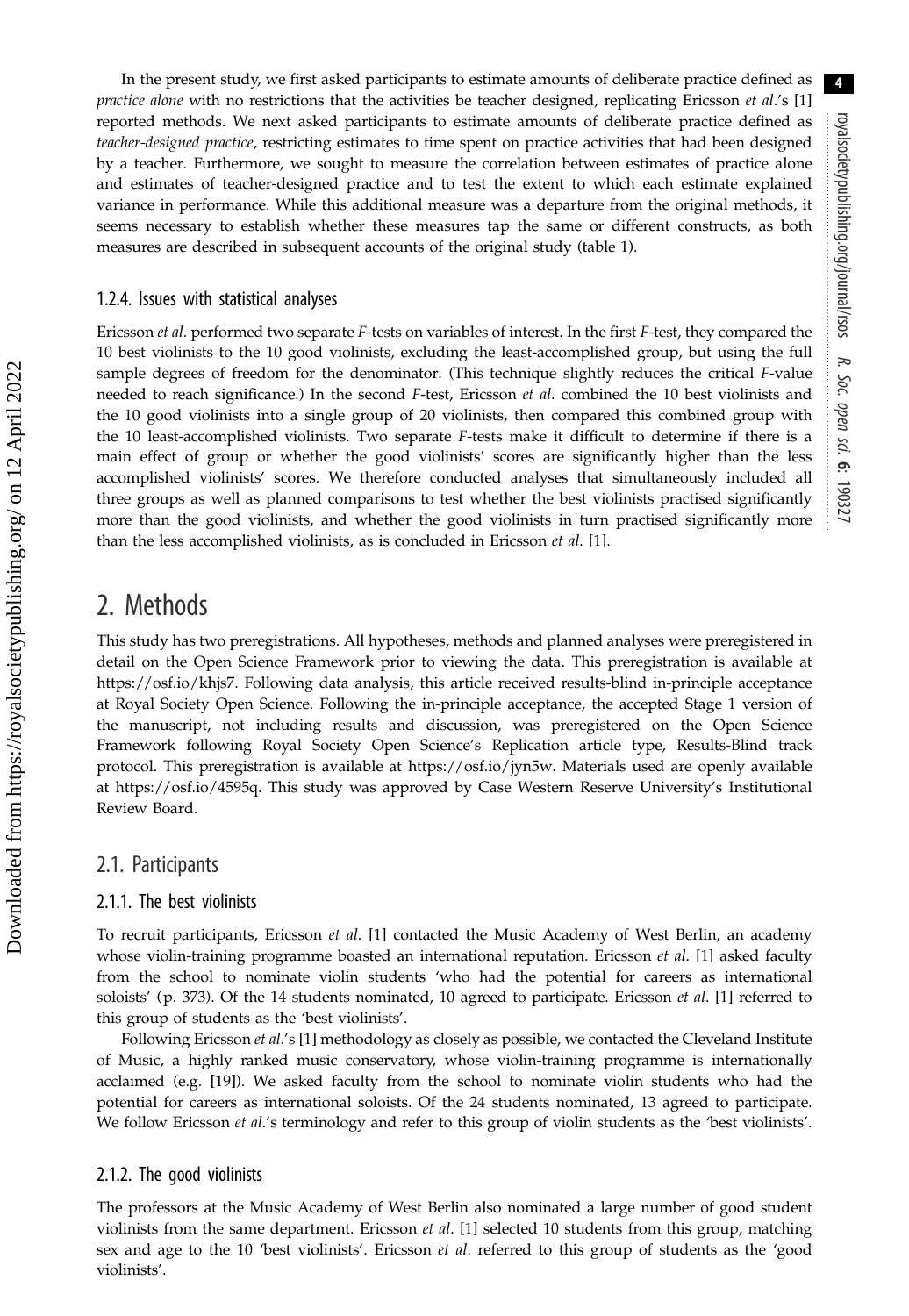Following Ericsson et al.'s [\[1\]](#page-17-0) methodology, we asked the professors to also nominate good student violinists from the same department. We selected 13 students from this group, matching sex and age as much as possible to our 13 'best violinists'. We follow Ericsson et al.'s terminology and refer to this group of violin students as the 'good violinists'.

## 2.1.3. The less accomplished violinists

Ericsson *et al.* [[1](#page-17-0)] recruited 10 student violinists, matching sex and age with the other two groups, from a different department at the school (music education). This department had lower music performance admission standards than the department from which the best and good violinists were recruited. Ericsson *et al.* referred to the violinists in this least accomplished group as the 'the music teachers' because teaching was the most likely future career of these students.

The Cleveland Institute of Music does not have a music education department and so we recruited violin students from the neighbouring music department at Case Western Reserve University. Like the music education department from Ericsson et al. [[1](#page-17-0)], the music department at Case Western Reserve University has lower music performance admission standards than the Cleveland Institute of Music from which the best and good violinists were recruited (see, e.g. [www.best-music-colleges.com/case](http://www.best-music-colleges.com/case-western-reserve-university)[western-reserve-university\)](http://www.best-music-colleges.com/case-western-reserve-university). The Cleveland Institute of Music and Case Western Reserve University are affiliated institutions with a joint music programme and many of the music professors are associated with both departments at the two schools. Additionally, many Cleveland Institute of Music students are also Case Western Reserve University students (though their music department memberships differ). Of the 14 student violinists from Case Western Reserve University's music department, 13 agreed to participate. Not all these violin students were pursuing music education (many were pursuing music performance careers like the other two groups), and thus, we call this group the less accomplished violinists.

[Table 2](#page-5-0) compares the samples from the original study and the current study.<sup>1</sup>

## 2.1.4. Sample size

The current sample was obtained from over 4 years of recruiting efforts (summer of 2014–autumn of 2018). While our sample size is  $33\%$  larger than Ericsson *et al.'s*, it is still small. Conducting expertise research, by definition, means studying a small subset of the population, thus there are relatively few participants from which to sample, making large-sample replications nearly impossible. However, if replications of expertise studies never enter the scientific record because of small samples, then we probably will never provide additional evidence to support or refute the original studies. This leaves only the original study (with an even smaller sample size) as the only indicator in the scientific record.

To be clear, evidence from small samples—in original studies or replications—should be interpreted with caution. However, when the original study (with a small sample) has already entered the scientific record, replications with similar sample sizes (since that is all that is feasible) should also be allowed to enter the scientific record rather than be suppressed from publication. This is probably the best way to accumulate knowledge in this area.

Further, the original publication made clear and bold claims, such as: 'it is impossible for an individual with less accumulated practice at some age to catch up with the best individuals, who have started earlier and maintain maximal levels of deliberate practice not leading to exhaustion' (p. 393). Thus, while a similar finding from a small replication study would add minimal support, evidence contradicting an 'impossibility' needs only a single example to falsify it. In this way, replications of any size have the potential to contribute to our understanding in this area.

Our sample size is large enough to detect an effect size of  $\eta^2$  = 0.48, which is the effect size found by Ericsson et al. [[1\]](#page-17-0), with greater than 99.9% power. Indeed, based on Ericsson et al.'s claims, such as '[i]ndividual differences, even among elite performers, are closely related to assessed amounts of deliberate practice', this suggests that these large effects should be easily detectable. Further, our sample size is large enough to detect an effect size of  $\eta^2 = 0.23$ , which is the average effect size for deliberate practice on performance in the domain of music [[6](#page-18-0)], with 82% power.

<sup>&</sup>lt;sup>1</sup>Ericsson et al. [\[1](#page-17-0)] also recruited 10 professional violinists. However, they were not included in any inferential analyses except for reporting there were no differences from the student violinists on some demographic variables and reporting there was no difference between them and the best violinists on accumulated practice alone until age 18.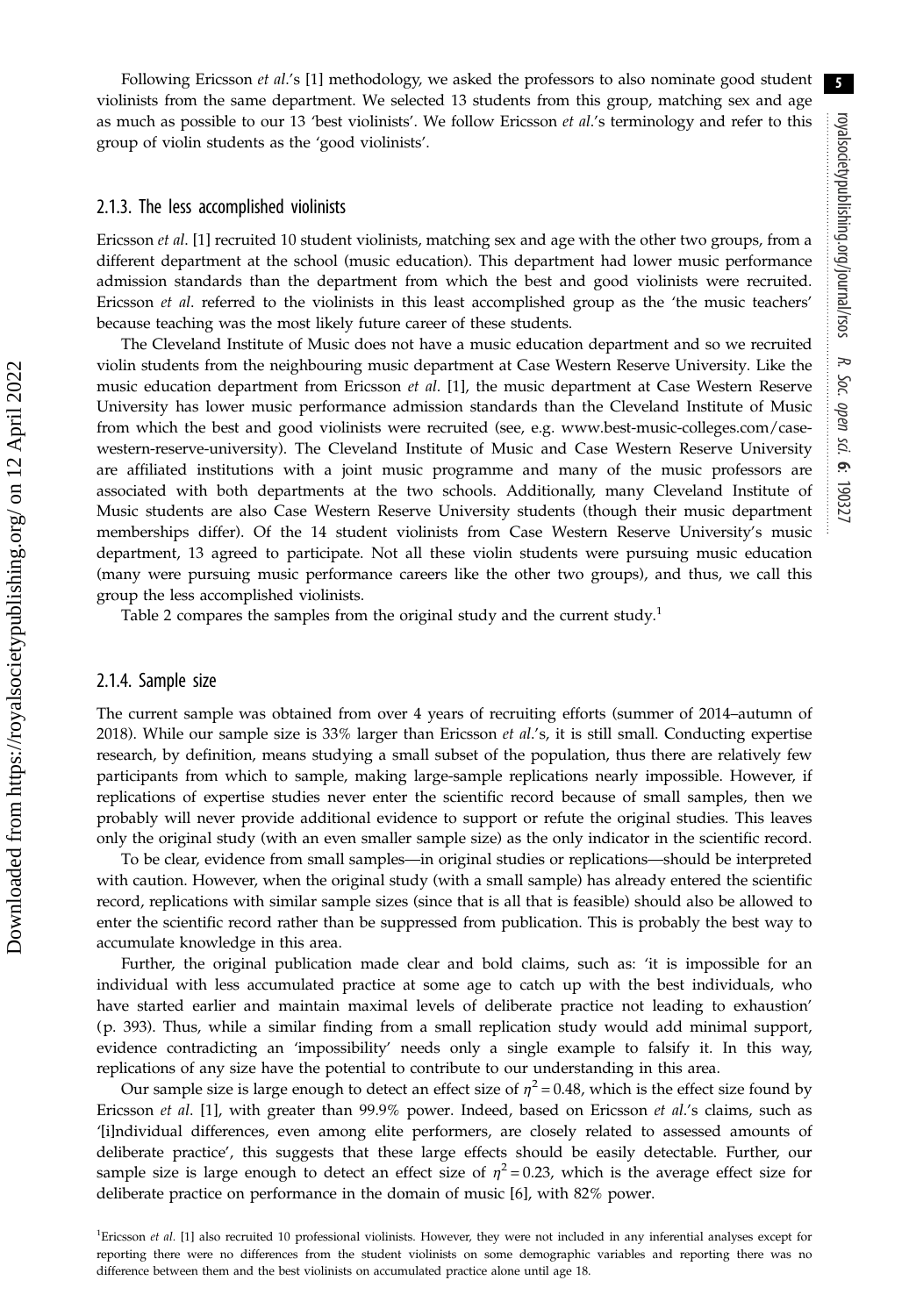<span id="page-5-0"></span>Table 2. Characteristics of the three groups of violinists in Ericsson et al. [[1\]](#page-17-0) and present study. Note: 95% CI, 95% confidence interval lower and upper bounds.

|                              | Ericsson et al. [1]                                                                                                                                                | present study                                                                                                                                          |
|------------------------------|--------------------------------------------------------------------------------------------------------------------------------------------------------------------|--------------------------------------------------------------------------------------------------------------------------------------------------------|
| best violinists              |                                                                                                                                                                    |                                                                                                                                                        |
| description                  | faculty-nominated violin students at the Music<br>Academy of West Berlin who had the<br>potential for careers as international soloists                            | faculty-nominated violin students at the<br>Cleveland Institute of Music who had the<br>potential for careers as international soloists                |
| sample size                  | $n = 10$<br>7 females, 3 males                                                                                                                                     | $n = 13$<br>6 females, 7 males                                                                                                                         |
| age                          | $M =$ not reported; 95% CI = not reported;<br>$range = not reported$                                                                                               | $M = 21.85$ ; 95% CI [21.02, 22.67];<br>range $= 20-25$                                                                                                |
| good violinists              |                                                                                                                                                                    |                                                                                                                                                        |
| description                  | faculty-nominated good violinists from the<br>same department as the best violinists                                                                               | faculty-nominated good violinists from the<br>same department as the best violinists                                                                   |
| sample size                  | $n = 10$<br>7 females, 3 males                                                                                                                                     | $n = 13$<br>6 females, 7 males                                                                                                                         |
| age                          | $M =$ not reported; 95% CI = not reported;<br>$range = not reported$                                                                                               | $M = 20.54$ ; 95% CI [19.31, 21.77];<br>$range = 18 - 25$                                                                                              |
| less accomplished violinists |                                                                                                                                                                    |                                                                                                                                                        |
| description                  | students from the department of music<br>education from the same institution                                                                                       | students from the department of music at<br>Case Western Reserve University, an<br>affiliated institution                                              |
| sample size                  | $n = 10$<br>7 females, 3 males                                                                                                                                     | $n = 13$<br>8 females, 5 males                                                                                                                         |
| aqe                          | $M =$ not reported; 95% CI = not reported;<br>$range = not reported$                                                                                               | $M = 20.00$ ; 95% CI [18.85, 21.15];<br>$range = 18 - 26$                                                                                              |
| total sample                 |                                                                                                                                                                    |                                                                                                                                                        |
| sample size                  | $N = 30$                                                                                                                                                           | $N = 39$                                                                                                                                               |
| age                          | $M = 23.1$ ; 95% CI = not reported;<br>$range = 18 - not reported$<br>'no reliable differences in age' among the<br>three groups (p. 374); statistics not reported | $M = 20.79$ ; 95% CI [20.14, 21.45];<br>range $= 18 - 26$<br>no reliable differences in age among the<br>three groups; $F_{2,36} = 2.95$ , $p = 0.065$ |

## 2.2. Materials and procedure

Following the procedure of Ericsson et al. [\[1\]](#page-17-0) described in their Methods section, in the first session of our study, we asked participants to briefly describe their musical histories. Next, specific biographical information was collected via a structured interview, including the age they began playing the violin and any other musical instrument, ages they changed violin instructors and experience participating in music competitions. Participants were then asked to estimate the number of hours per week they had practised alone with the violin for each year beginning with the age they first started practising to the present. This is the key measure, after multiplying by weeks in a year and summing across years, used in the original study to make claims about the importance of accumulated deliberate practice.

Differing from Ericsson et al. [\[1\]](#page-17-0), after participants gave their complete retrospective estimates of practice alone with the violin, we asked participants to estimate the number of hours per week they engaged in teacher-designed practice with the violin for each year beginning with the age they first began practising to the present. Estimates of teacher-designed practice alone were elicited after estimates of practice alone, so that the original measure would not be influenced by this additional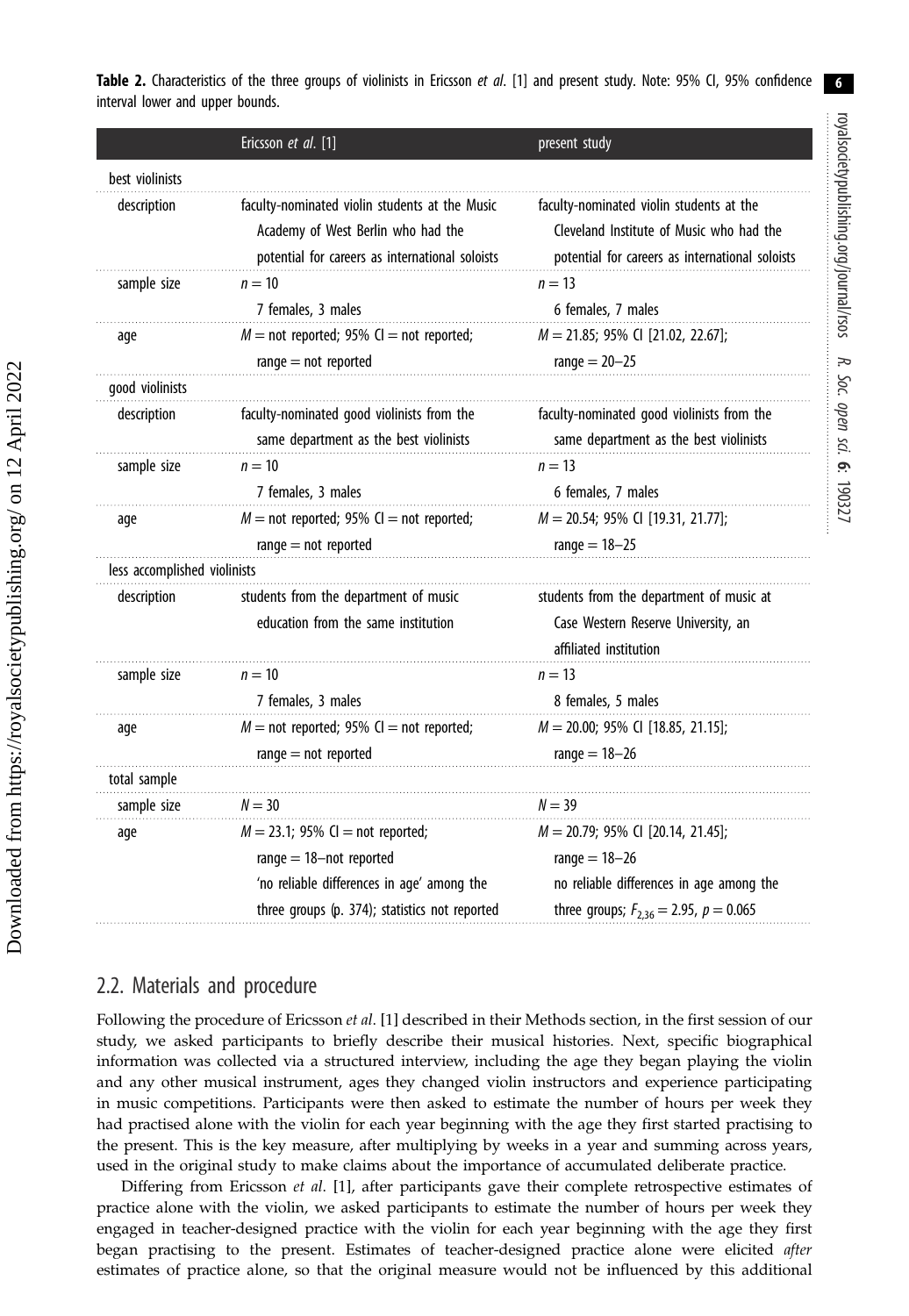measure. We also obscured the column title 'Practice Designed by Teacher' the researcher used to record information while participants gave their practice alone estimates, so that this would not influence their practice alone estimates.

Teacher-designed practice was described as practice activities designed by an instructor and was differentiated from self-guided practice. The interviewer explained that estimates of practice alone and estimates of teacher-designed practice could overlap to any degree, that is, amounts of teacherdesigned practice could be less than amounts of practice alone (i.e. if some time spent practising alone was self-guided rather than teacher-designed), the same as amounts of practice alone (i.e. if all time spent practising alone consisted of practising teacher-designed activities), or greater than amounts of practice alone (i.e. if time spent on teacher-designed activities was conducted both alone and with others). Interview materials are openly available at [osf.io/4595q.](https://osf.io/4595q)

As in Ericsson et al., we asked participants to estimate current typical weekly time spent on a variety of musical and everyday activities as well as to rate the activities on a scale of 0–10 in terms of relevance to improving performance on the violin, the effort to perform the activity and enjoyableness of performing the activity. The first rating dimension was the relevance of the activity for improving performance on the violin. The second rating dimension was the effort required to perform the activity. The third rating dimension was the enjoyableness of the activity without considering the outcome of the activity. We provided the same example as Ericsson et al. to describe this: '... it is possible to enjoy the result of having cleaned one's house without enjoying the activity of cleaning' (p. 373). Participants playing other instruments besides the violin provided estimates of hours and ratings first for activities involving the violin and then for activities involving all other instruments. Differing from Ericsson et al., we also asked for current estimates and ratings of time typically spent engaged in teacher-designed practice activities after asking about practice alone. We also slightly altered and clarified some of the everyday activity categories unrelated to practice such as adding a category for social activities and a category for social media and email (which were not prevalent in 1993). See [table 3](#page-7-0).

As in Ericson et al. [[1](#page-17-0)], during the second session, participants answered questions about practice and concentration, the number of minutes of violin music they could play from memory and recalled their activities [\(table 3\)](#page-7-0) in the previous 24 h period using a diary sheet divided into 96 15 min intervals. Participants were then given instruction on maintaining diary logs for the next 7 days, including coding each activity according to the set of musical and everyday activities previously rated.

Ericsson et al. [\[1\]](#page-17-0) designed diary sheets where each sheet represented a 24 h day, divided into 96 15 min intervals. Participants were instructed to fill in the sheets with their activities and were given seven envelopes addressed to the experimenters to be mailed back each day. Participants worked with copies of their diary sheets and coded the activities based on the taxonomy of activities ([table 3](#page-7-0), left column) before the third and final session. We designed diary sheets using Excel, where each sheet represented a 24 h day, divided into 96 15 min intervals. The experimenter emailed a diary sheet to the participant each day for the following day and instructed the participants to email back the completed sheets each day. After receiving the seven diary logs, the experimenter emailed back the seven sheets in one document (one tab per day) along with the taxonomy of activities ([table 3](#page-7-0), right column) and asked participants to code each activity based on the taxonomy. We encouraged participants to identify the primary, or most relevant, category for each activity but allowed them to use more than one when appropriate (e.g. discussing music theory over lunch). Our diary log procedure was identical to Ericsson et al.'s except that we used Excel sheets and email rather than paper sheets, copies, envelopes, stamps and postal mail.

During the third session, Ericsson *et al.* allowed participants to ask any questions they had about their activities coding and then they asked participants about developmental life goals. We allowed participants to ask any questions they had about their activities coding and then asked participants about developmental life goals. Following all other replication measures, we administered several other measures (see electronic supplementary material). We then engaged them in a general debriefing.

## 3. Results

Open data are available at [osf.io/4595q](https://osf.io/4595q). Additional results can be found in the electronic supplementary material. In cases where assumptions are not met, we use non-parametric tests: Kruskal–Wallis tests in place of between-subject ANOVAs, Greenhouse–Geisser corrections for repeated-measures ANOVAs and Welch's tests in place of Student's t-tests.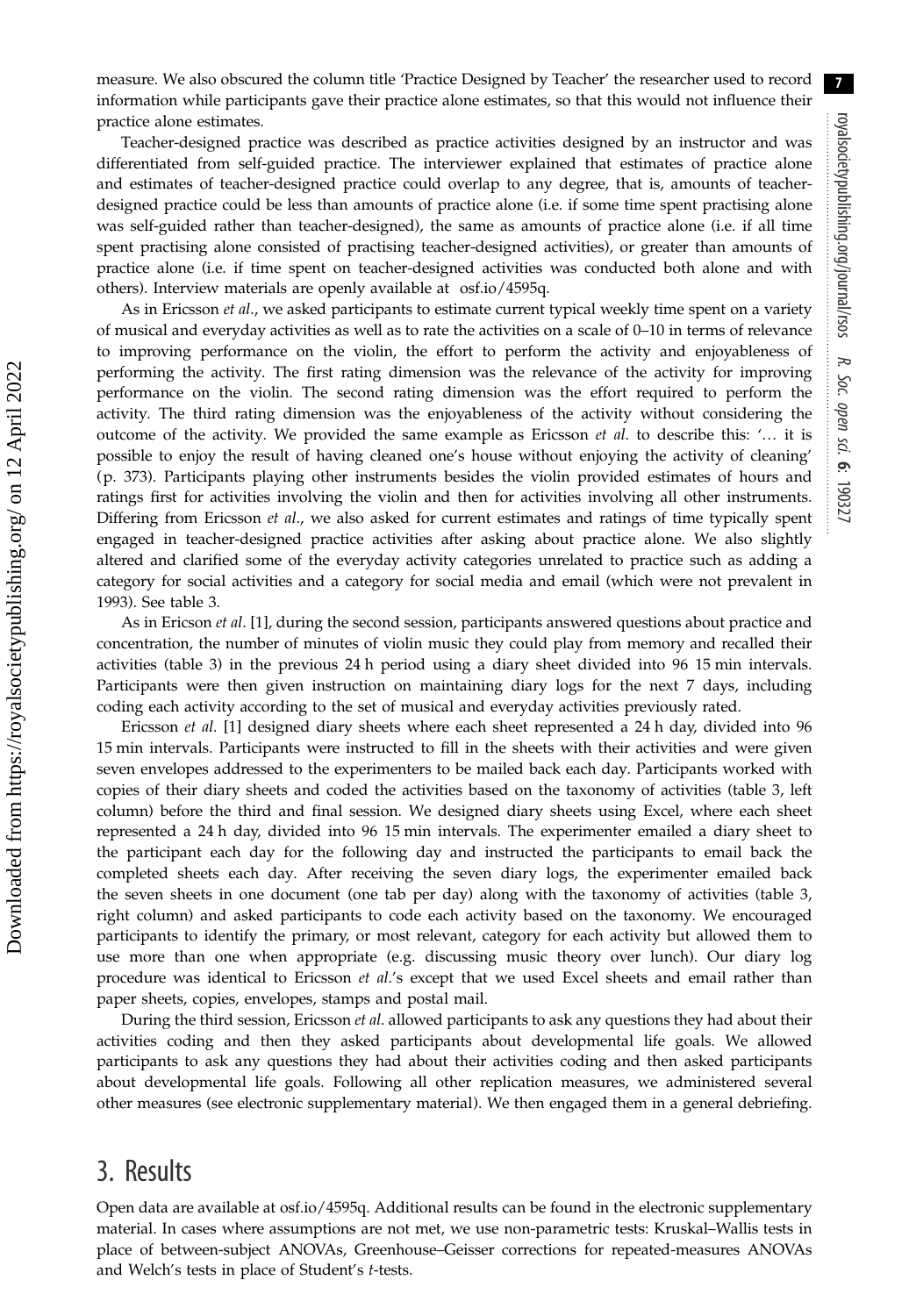#### <span id="page-7-0"></span>Table 3. Taxonomy of activities.

| Ericsson et al. [1]           | present study                             |
|-------------------------------|-------------------------------------------|
| music related                 | music related                             |
| practice (alone)              | practice (alone)                          |
|                               | practice (activities designed by teacher) |
| practice (with others)        | practice (with others)                    |
| playing for fun (alone)       | playing for fun (alone)                   |
| playing for fun (with others) | playing for fun (with others)             |
| taking lessons                | taking lessons                            |
| giving lessons                | giving lessons                            |
| solo performance              | solo performance                          |
| group performance             | group performance                         |
| listening to music            | listening to music                        |
| music theory                  | music theory                              |
| professional conversation     | professional conversation                 |
| organization and preparation  | organization and preparation              |
| everyday                      | everyday                                  |
| household chores              | household chores                          |
| child care                    | child care                                |
| shopping                      | shopping                                  |
| work (not music related)      | work (not music related)                  |
| sports                        | sports/fitness                            |
| body care and health          | personal care                             |
| sleep                         | sleep                                     |
| education (not music)         | education (not music)                     |
| committee work                | committee work                            |
|                               | social activities                         |
|                               | social media/email                        |
| leisure                       | leisure/hobbies                           |
|                               |                                           |

## 3.1. General music histories

## 3.1.1. Music demographics

Original study analyses. For the following variables—age began practising the violin; age began violin lessons; age decided to pursue music as a career; number of violin teachers; number of other instruments played; and years practising the violin—Ericsson et al. [[1](#page-17-0)] report the grand means and that there were 'no systematic differences between groups' (p. 374). Ericsson does not report grouplevel descriptive statistics.

Replication study analyses. For the following variables—age began practising the violin; age began violin lessons; age decided to pursue music as a career; number of violin teachers; number of other instruments played; and years practising the violin—we report grand means, 95% confidence intervals, ranges and test statistics for group differences in [table 4.](#page-8-0) Group-level descriptive statistics are also reported in [table 4](#page-8-0).

While not enough information was given in Ericsson et al. [[1](#page-17-0)] to statistically compare their student violinists to the present study's student violinists, the samples appear similar. Numerically, our violinists were slightly younger and began playing the violin slightly earlier.

8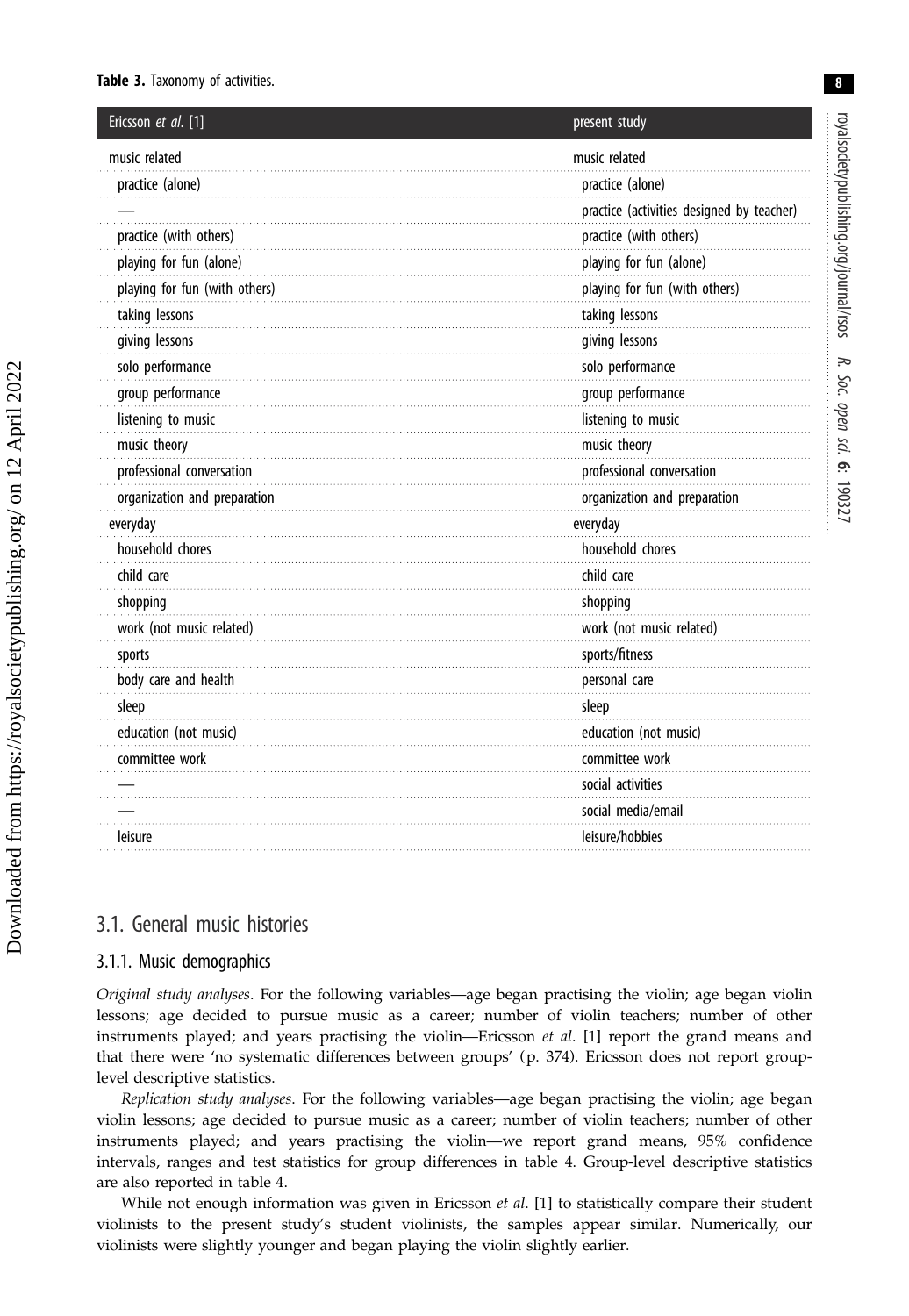Downloaded from https://royalsocietypublishing.org/ on 12 April 2022 Downloaded from https://royalsocietypublishing.org/ on 12 April 2022 <span id="page-8-0"></span>Table 4. Comparison of musical backgrounds between Ericsson et al. [1] and the present study and among the skill groups in the present study. Note: 95% CJ, 95% confidence interval. Numbers in brackets represent the lower and upper bounds of the confidence interval. Ericsson et al. [1] do not report any variance statistics (e.g. standard deviations, 95% confidence intervals) for the variables listed here nor any test statistics fo group differences. For 'all violinists', Ericsson et al. [1] report the grand means for the ethere student groups and a group of professional violinists combined; ours includes only the student violinists. See electronic supplementary material for additional results. Not enough information on the whole sample statistics is reported in Ericsson et al. [1] to test whether there are any significant differences between our samples' musical Table 4. Comparison of musical backgrounds between Ericsson *et al.* [[1](#page-17-0)] and the present study and among the skill groups in the present study. Note: 95% Confidence interval. Numbers in brackets represent the lower and upper bounds of the confidence interval. Ericsson *et al.* [[1](#page-17-0)] do not report any variance statistics (e.g. standard deviations, 95% confidence intervals) for the variables listed here nor any test statistics group differences. For 'all violinists', Ericsson *et al.* [[1\]](#page-17-0) report the grand means for the endems for the exudent groups and a groups of professional violinists combined; ours includes only the student violinists. See e supplementary material for additional results. Not enough information on the whole sample statistics is reported in Ericsson et al. [\[1](#page-17-0)] to test whether there are any significant differences between our samples' musical histories and Ericsson et al.'s. histories and Ericsson *et*  $a$ *l*.'s.

|                                                      | all violinists |                                                                   |               |                                                                    |                                                                |
|------------------------------------------------------|----------------|-------------------------------------------------------------------|---------------|--------------------------------------------------------------------|----------------------------------------------------------------|
|                                                      |                | Ericsson et al. [1]                                               | present study |                                                                    |                                                                |
|                                                      |                | group comparison                                                  |               | 95% CI range group comparison                                      | range                                                          |
| age began practising the violin                      | 7.9            | 'no systematic differences between groups' (p. 374)               | 5.51          | $p = 0.893, \eta^2 = 0.01$<br>$[4.74, 6.28]$ $F_{2,36} = 0.11$ ,   | $2 - 11$                                                       |
| age began violin lessons                             | 8.0            | 'no systematic differences between groups' (p. 374)               | 5.64          | $p = 0.784, \eta^2 = 0.01$<br>[4.86, 6.42] $F_{2,36} = 0.25$ ,     | $2 - 11$                                                       |
| age decided to pursue music as a career <sup>a</sup> | 14.9           | 'no systematic differences between groups' (p. 374)               | 13.64         | $p = 0.080, \eta^2 = 0.14$<br>$[12.30, 14.98]$ $F_{2,33} = 2.73$ , | $2 - 20$                                                       |
| number of violin teachers                            | 41             | 'no systematic differences between groups' (p. 374)               | 5.08          | $p = 0.129, \eta^2 = 0.11$<br>$[4.48, 5.68]$ $F_{2,36} = 2.17$ ,   | 医中央性病毒 医中央性 医中央性脊髓痨病 医血清性 医血清性黄疸 医血清性黄疸 医血清性黄疸 医血管<br>$3 - 12$ |
| number of other instruments played                   | $\frac{8}{1}$  | 'no systematic differences between groups' (p. 374)               | 1.05          | $p = 0.198, \eta^2 = 0.11$<br>$[0.68, 1.42]$ $\chi^2_2 = 3.24$ ,   | 医中央性原子 医耳耳耳氏反应 医耳耳耳 医耳鼻 医耳鼻 医耳角 医耳角 医血清 医血清<br>ە<br>ك          |
| years practising the violin                          |                | had $\geq$ 10 years violin practice<br>by the mean age of 23, all | practice      | by the mean age of 21, all had $\geq$ 10 years violin              |                                                                |
|                                                      |                |                                                                   |               |                                                                    | (Continued.)                                                   |

 $9$ royalsocietypublishing.org/journal/rsos R. Soc. open sci. 6: 190327 royalsocietypublishing.org/journal/rsos royalsocietypublishing.org/journal/rsos R. Soc. open sci. <u>م</u>.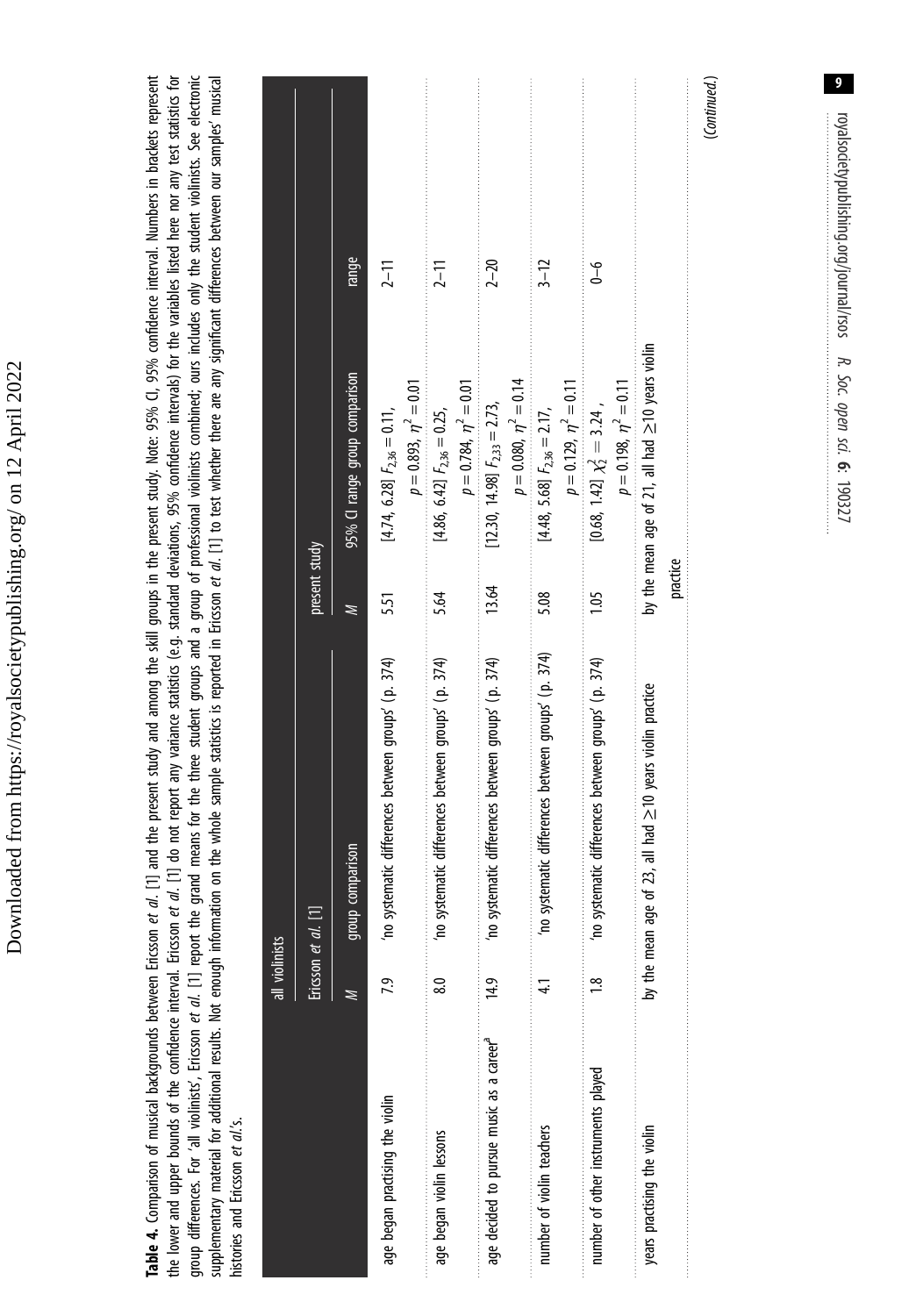Downloaded from https://royalsocietypublishing.org/ on 12 April 2022 Downloaded from https://royalsocietypublishing.org/ on 12 April 2022

> Table 4. (Continued.) Table 4. (Continued.)

|                                                                                                                                                                                                                                                                                    | present study   |                    |             |                 |               |               |                   |                               |                                                                            |
|------------------------------------------------------------------------------------------------------------------------------------------------------------------------------------------------------------------------------------------------------------------------------------|-----------------|--------------------|-------------|-----------------|---------------|---------------|-------------------|-------------------------------|----------------------------------------------------------------------------|
|                                                                                                                                                                                                                                                                                    | best violinists |                    |             | qood violinists |               |               | less accomplished |                               |                                                                            |
|                                                                                                                                                                                                                                                                                    |                 | 95%                | range       |                 | 95% CI        | range         |                   | 95% CI                        | range                                                                      |
| age began practising the violin                                                                                                                                                                                                                                                    | 546             | [3.93, 6.99]       | $2 - 11$    | 5.31            | [3.95, 6.66]  | $2 - 10$      | 5.77              | [4.57, 6.97]                  | $3 - 10$                                                                   |
| age began violin lessons                                                                                                                                                                                                                                                           | .62             | [4.01, 7.22]       | $2 - 11$    | 5.31            | [3.95, 6.66]  | $2 - 10$      | 6.00              | [4.89, 7.11]                  | $4-10$                                                                     |
| age decided to pursue music as a career <sup>4</sup>                                                                                                                                                                                                                               | 277             | 4, 15.40]<br>10.14 | $2 - 10$    | 12.62           | 10.52, 14.72] | $8 - 16$      | 16.10             | 14.66, 17.54]                 | $12 - 19$                                                                  |
| number of violin teachers                                                                                                                                                                                                                                                          | 5.69            | [4.67, 6.72]       | $3-10$      | $\frac{1}{5}$   | [4.08, 6.53]  | $3 - 12$      | $\frac{1}{4}$     |                               | $\begin{array}{c} \n\bullet \\ \bullet \\ \bullet \\ \bullet\n\end{array}$ |
| number of other instruments played                                                                                                                                                                                                                                                 | 0.62            | [0.26, 0.97]       | $\sqrt{-2}$ | $\frac{8}{1}$   | [0.62, 1.38]  | $\frac{1}{2}$ | 1.54              | $[3.52, 4.94]$ $[0.61, 2.47]$ |                                                                            |
| years practising the violin                                                                                                                                                                                                                                                        | 16.38           | [14.79, 17.98]     | $11 - 20$   | 15.23           | 14.03, 16.43] | $11 - 18$     | 14.23             | $12.55, 15.91$ ]              | $10 - 20$                                                                  |
| Three violinists (all less accomplished violinists) had not (yet) decided to pursue a career in music, so we used the dog had always wanted to pursue a career in music, so we used the age she began<br>practising the violin as the age she decided to pursue a career in music. |                 |                    |             |                 |               |               |                   |                               |                                                                            |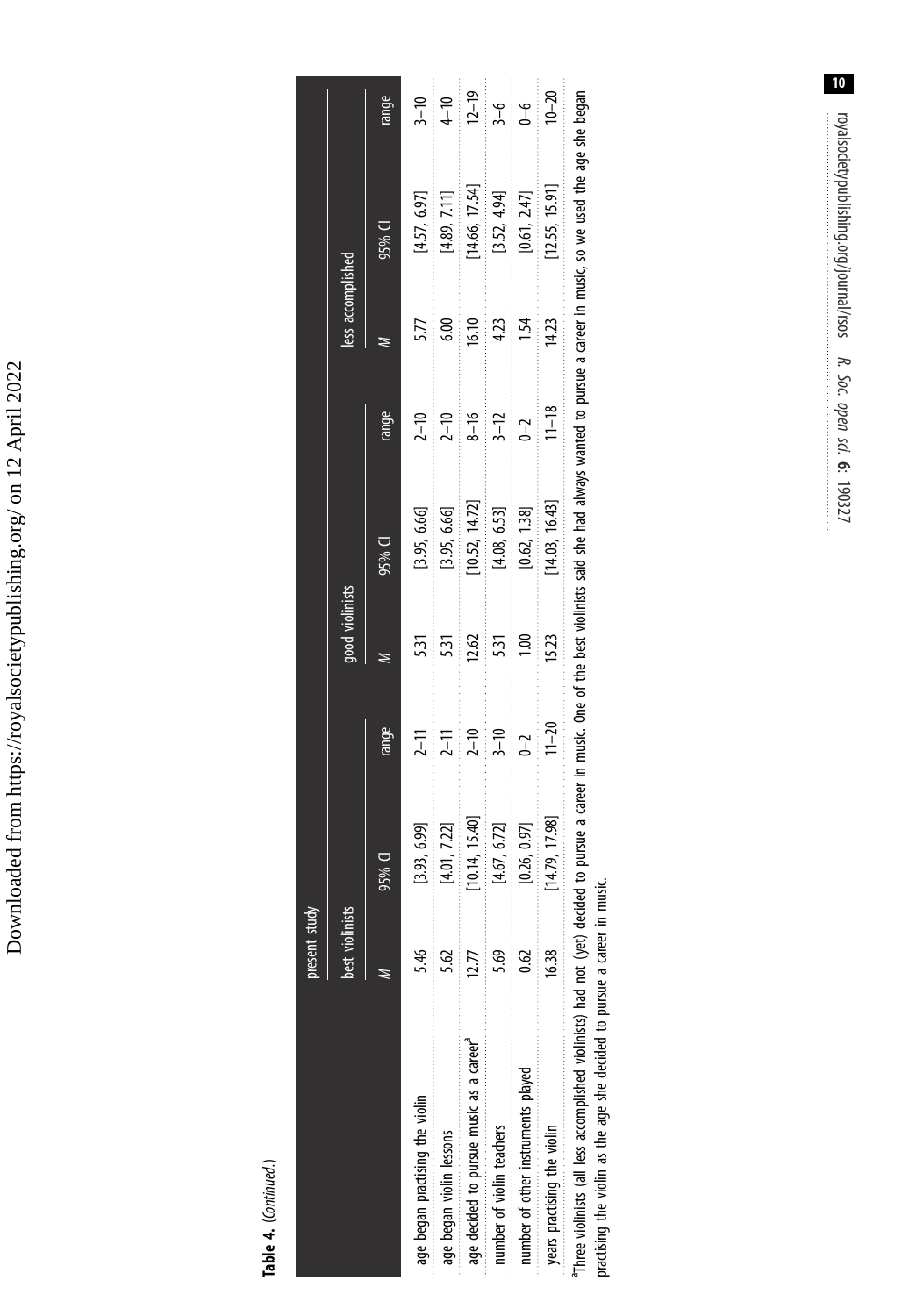## 3.1.2. Competitions

Original study analyses. Ericsson et al. reported the means of the number of competitions successfully entered for each of the three student groups. They then conducted two ANOVAs. The first ANOVA tested whether there was a difference in the number of music competitions entered between the best violinists and the good violinists. This analysis excluded the less accomplished violinists but used the full sample degrees of freedom. For the second ANOVA, the best and good violinists were combined into a single group. The ANOVA tested whether there was a difference in the number of music competitions entered between the combined best-and-good-violinists group and the less accomplished violinists. Based on Ericsson et al.'s reported means (best = 2.9, good = 0.6, less accomplished = 0.2), many violinists reported 0 competition entries and so it is unlikely that this variable followed a normal distribution for each group. Therefore, ANOVAs were probably not appropriate for Ericsson et al.'s [[1](#page-17-0)] data for this measure.

Replication study analyses. The student violinists in the present study had successfully entered numerically more violin competitions  $(M = 8.41, 95\% \text{ CI}$  [5.97, 10.85], range = 0–35) than the student violinists in Ericsson *et al.* [[1](#page-17-0)]  $(M = 1.23)$ . These numbers followed normal distributions for each group (all skews and kurtoses less than |1.25|). The best violinists averaged 13.31 (95% CI [8.25, 18.37], range = 1–35) successful entries, followed by the good violinists who averaged 8.69 (95% CI [5.79, 11.60], range = 0–20), followed by the less accomplished violinists who averaged 3.23 (95% CI [0.73, 5.73], range = 0–12). The difference across groups was significant,  $F_{2,36} = 7.27$ ,  $p = 0.002$ ,  $\eta^2 = 0.29$ . Planned comparisons revealed that while the best violinists had competed in more competitions than the good violinists on average, this difference was not significant,  $t_{24} = 1.55$ ,  $p = 0.134$ ,  $d = 0.63$ . The good violinists had competed in significantly more competitions than the less accomplished violinists on average,  $t_{24} = 2.79$ ,  $p = 0.010$ ,  $d = 1.14$ .

## 3.2. Activity ratings

Original study analyses. Ericsson et al. tested whether there was a significant interaction between student group and activity in their ratings. They did not find significant interactions (statistical results not reported) and so then collapsed across the three student groups' ratings for each activity. For each rating type (relevance, effort, enjoyment), Ericsson et al. tested whether the mean activity rating was significantly higher or lower than the grand mean activity rating, adjusting  $\alpha$  for multiple comparisons. They reported means in a table.

Replication study analyses. We tested whether there was a significant interaction between student group and activity in their ratings. We found no significant interactions. See electronic supplementary material for activity rating by group interaction test statistics. As with Ericsson *et al.* [\[1\]](#page-17-0), we collapse across the three student groups' ratings for each activity. [Table 5](#page-11-0) compares the mean ratings with Ericsson et al.'s mean ratings and indicates whether the mean activity rating was significantly higher or lower than the grand mean activity rating, adjusting  $\alpha$  for multiple comparisons.

As can be seen in [table 5](#page-11-0), Ericsson et al.'s sample ratings and the present sample ratings are largely similar, especially on key activities. As with Ericsson et al. [\[1\]](#page-17-0), participants in the current study rated practice alone as the most relevant to improving performance on the violin. The average relevance rating for practice alone from the current study was  $9.87$  ( $95\%$  CI [ $9.67$ ,  $10.00^2$ ], range=7-10). Likewise, in both studies, taking lessons was rated as the second-most relevant activity to improving performance on the violin (present study  $M = 9.79$ , 95% CI [9.71, 9.88], range = 8–10). In both studies, solo performance was rated as the third-most relevant activity for improving performance on the violin (present study  $M = 9.41$ , 95% CI [8.95, 9.87], range = 3–10). The musical activity added to the present study—teacher-designed practice—had the fourth-highest average relevance rating (M = 9.38, 95% CI [8.99, 9.77], range = 5–10), and was also rated significantly higher than the grand mean.

## 3.3. Current estimates of practice

### 3.3.1. Weekly estimates of practice alone

Original study analyses. Ericsson et al. reported that there was no significant difference between the best violinists (M not reported) and good violinists (M not reported) (statistical test not reported).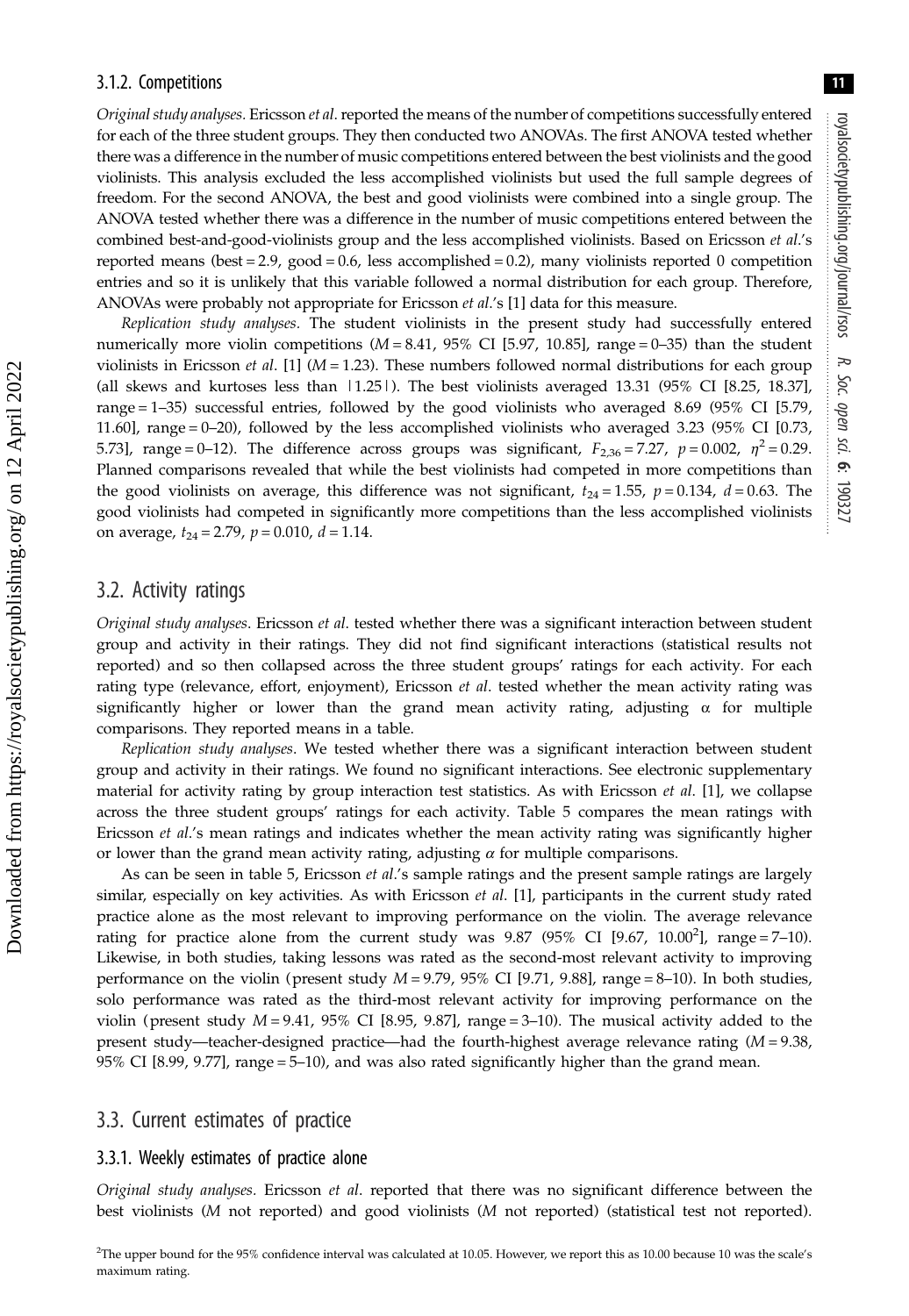<span id="page-11-0"></span>Table 5. Comparison of activity ratings between Ericsson et al. [[1\]](#page-17-0) and the present study. Note: 1993, Ericsson et al.'s [\[1](#page-17-0)] rating results; present, the present study's rating results; H, significantly higher than the grand mean; L, significantly lower than the grand mean.

|                              | relevance |          | effort |         | enjoyment |         |
|------------------------------|-----------|----------|--------|---------|-----------|---------|
|                              | 1993      | present  | 1993   | present | 1993      | present |
| musical activities           |           |          |        |         |           |         |
| practice alone               | 9.82 H    | 9.87 H   | 8.00 H | 8.29 H  | 7.23      | 7.27    |
| teacher-designed practice    | N/A       | 9.38 H   | N/A    | 8.21 H  | N/A       | 6.49    |
| practice with others         | 8.73 H    | $8.62$ H | 6.97 H | 7.10 H  | 7.57      | 7.87    |
| playing for fun alone        | 5.67      | 6.65     | 3.27L  | 3.44L   | 8.33 H    | 8.54 H  |
| playing for fun with others  | 6.67      | 6.38     | 3.93   | 4.23L   | 8.60 H    | 8.86 H  |
| taking lessons               | 9.63 H    | 9.79 H   | 8.60 H | 8.68 H  | 7.67      | 8.00 H  |
| giving lessons               | 7.03      | 7.90 H   | 7.51 H | 8.36 H  | 6.79      | 6.64    |
| solo performance             | $9.03$ H  | 9.41 H   | 9.80 H | 9.69 H  | 7.28      | 7.85    |
| group performance            | 7.67 H    | 8.67 H   | 8.14 H | 8.09 H  | 8.07 H    | 8.36 H  |
| listening to music           | 8.33 H    | 8.33 H   | 4.38   | 2.92L   | 8.38 H    | 8.92 H  |
| music theory                 | $7.63$ H  | 7.44 H   | 6.37 H | 7.85 H  | 6.07      | 5.23L   |
| professional conversation    | 6.50      | 6.26     | 4.33   | 4.88    | 6.40      | 6.77    |
| organization $+$ prep        | 2.90L     | 7.31     | 4.70   | 6.33    | 1.53L     | 5.56 L  |
| everyday activities          |           |          |        |         |           |         |
| household chores             | 1.80L     | 2.79L    | 2.23L  | 6.18    | 3.63L     | 4.23L   |
| child care                   | 2.64L     | 1.82L    | 6.14   | 9.15 H  | 6.43      | 5.95    |
| shopping                     | 0.77L     | 2.41L    | 2.80L  | 3.51L   | 3.97L     | 6.92    |
| work (not music related)     | 1.79 L    | 1.87L    | 5.56   | 6.36    | 3.74L     | 5.04L   |
| sports/fitness <sup>a</sup>  | 6.07      | 5.74     | 2.67L  | 7.72 H  | 7.07      | 6.56    |
| personal care <sup>a</sup>   | 4.90      | 6.18     | 1.43L  | 4.68    | 5.23      | 6.47    |
| Sleep                        | 8.17 H    | 8.49 H   | 0.47L  | 2.33L   | 7.70      | 9.23 H  |
| education (not music)        | 4.52      | 4.29 L   | 5.45   | 7.53 H  | 7.17      | 5.72 L  |
| committee work               | 1.93L     | 2.18L    | 5.55   | 6.44    | 5.07      | 5.38 L  |
| social activities            | N/A       | 4.03L    | N/A    | 3.54 L  | N/A       | 8.44 H  |
| social media/email           | N/A       | 3.67L    | N/A    | 3.05 L  | N/A       | 6.21    |
| leisure/hobbies <sup>a</sup> | 6.30      | 4.23 L   | 3.00 L | 2.64 L  | 8.93 H    | 9.08 H  |
| grand mean                   | 5.89      | 6.15     | 5.03   | 6.05    | 6.52      | 7.02    |
|                              |           |          |        |         |           |         |

<sup>a</sup>This category is slightly altered from Ericsson et al.'s (see [table 3](#page-7-0) for comparison).

They report the results of the second ANOVA combining the best and good violinists into a single group (29.8 h) and comparing their combined mean weekly hours to the less accomplished violinists' mean weekly hours of practice alone (13.4 h), which was significant at the  $p < 0.001$  level.

Replication study analyses. We found a significant effect of group in estimates of typical weekly practice alone,  $F_{2,36} = 27.36$ ,  $p < 0.001$  $p < 0.001$ ,  $\eta^2 = 0.60$ . Unlike Ericsson *et al.* [1], we found a significant difference between the best violinists  $(M = 22.69, 95\% \text{ CI}$  [17.65, 27.74], range = 8.00–40.00) and the good violinists (M = 30.65, 95% CI [27.04, 34.27], range = 20.00–45.50),  $p = 0.024$ ,  $d = -1.03$ , such that the best violinists estimated spending significantly less time practising alone per week than the good violinists. Both the best and good violinists estimated significantly more practice time alone per week than the less accomplished violinists ( $M = 9.58$ ,  $95\%$  CI [6.55, 12.61], range = 2.00–18.00),  $p < 0.001$ ,  $d = 1.78$ , and  $p < 0.001$ ,  $d = 3.57$ , respectively. See [figure 1.](#page-12-0)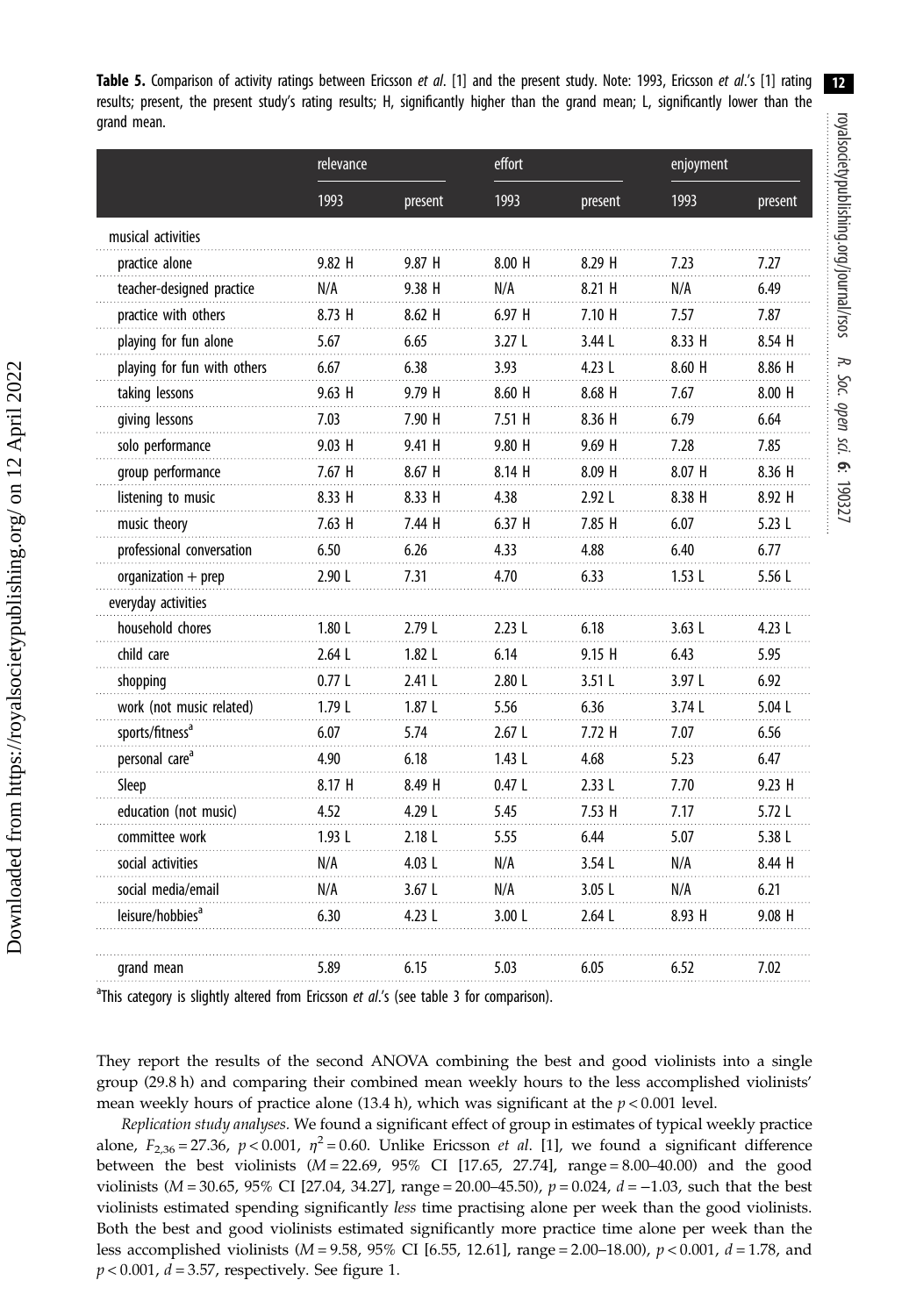<span id="page-12-0"></span>

Figure 1. Estimates of current practice in a typical week. Error bars represent 95% confidence intervals.

## 3.3.2. Weekly estimates of teacher-designed practice

Original study analyses. Ericsson et al. [\[1\]](#page-17-0) did not report estimates of teacher-designed practice independent of 'practice alone'.

Replication study analyses. When examining weekly estimates of teacher-designed practice, we did not observe a main effect of group,  $\chi^2$  = 3.14, p = 0.208,  $\eta^2$  = 0.17. The best violinists estimated 10.23 h of teacher-designed practice on average per week (95% CI [4.82, 15.64], range = 0.00–28.00), the good violinists estimated 14.88 h of teacher-designed practice per week (95% CI [7.77, 22.00], range = 0.00–35.00) and the less accomplished violinists estimated 4.46 h of teacher-designed practice on average per week (95% CI [1.96, 6.96], range = 0.00–15.00). See figure 1.

Estimates of typical amounts of weekly practice alone and estimates of typical amounts of weekly teacher-designed practice were moderately correlated,  $r_{37} = 0.41$ ,  $p = 0.009$ . Participants estimated more time spent practising alone than engaging in teacher-designed practice,  $F_{1,36} = 37.99$ ,  $p < 0.001$ ,  $\eta_p^2 = 0.51$ . The difference in estimates (practice alone–teacher-designed practice) did not significantly interact with group,  $F_{2,36} = 3.06$ ,  $p = 0.060$ ,  $\eta_p^2 = 0.15$ .

## 3.4. Comparing weekly practice estimates with diary-recorded practice

Original study analyses. Ericsson et al. [[1](#page-17-0)] report a significant repeated-measures ANOVA comparing weekly estimates and diary logs, indicating that the violinists estimated engaging in significantly more practice alone per week than they logged during the diary week at the  $p < 0.001$  level, suggesting an overestimation bias. Importantly, they found that this overestimation bias did not differ across groups (statistical results not reported), suggesting that the estimates 'appear to be valid, albeit biased, indicators of actual practice' (p. 378).

Replication study analyses. Consistent with this finding, we observed that the estimates of current typical practice alone were significantly higher than amount of practice alone logged during the diary week,  $F_{1,35} = 19.62$ ,  $p < 0.001$ ,  $\eta_p^2 = 0.36$ , and that this overestimation did not differ across groups,  $F_{2,35} = 1.45$ ,  $p = 0.249$ ,  $\eta_p^2 = 0.08$ . See electronic supplementary material for additional diary activity-related results.

## 3.5. Retrospective estimates of practice during development

## 3.5.1. Weekly practice alone during development

Original study analyses. Ericsson et al. [[1](#page-17-0)] illustrated retrospective estimates of weekly practice alone by age to age 20 and observed that practice alone increased monotonically.

Replication study analyses. [Figure 2](#page-13-0) illustrates the retrospective estimates of weekly practice alone by age to age 20. Like Ericsson *et al.* [[1](#page-17-0)], practice alone generally increased monotonically.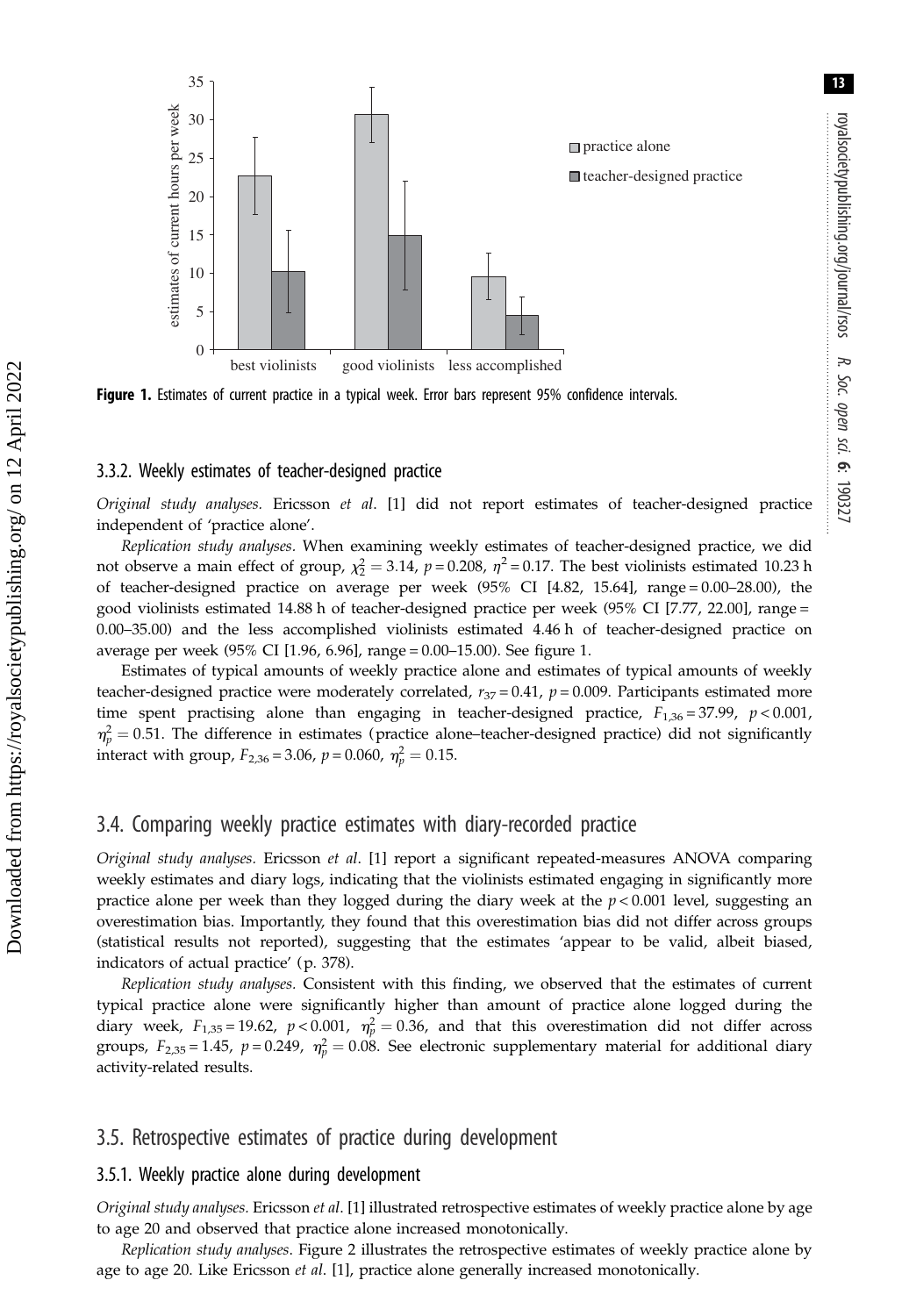<span id="page-13-0"></span>

Figure 2. Estimated amounts of weekly practice alone with the violin as a function of age. Error bars represent 95% confidence intervals.



Figure 3. Estimated amounts of weekly teacher-designed practice with the violin as a function of age. Error bars represent 95% confidence intervals.

#### 3.5.2. Weekly teacher-designed practice during development

Original study analyses. Ericsson et al. [\[1\]](#page-17-0) did not report estimates of teacher-designed practice independent of 'practice alone'.

Replication study analyses. Figure 3 illustrates the retrospective estimates of weekly teacher-designed practice by age to age 20. Teacher-designed practice increased monotonically.

## 3.5.3. Accumulated practice alone

Original study analyses. The most important test of the deliberate practice theory is whether there are differences in *accumulated* practice between the skill groups [[1](#page-17-0)]. Ericsson *et al.* estimated accumulated practice alone by multiplying weekly estimates by the number of weeks in a year and summing this amount to age 18. Age 18 was chosen to avoid any confounding influences of activities from the music academy.

They reported two ANOVAs. In the first ANOVA, they compared the best violinists' mean accumulated hours of practice alone  $(M = 7410)$  to the good violinists' mean accumulated hours of practice alone  $(M = 5301)$  (excluding the less accomplished violinists but using the full sample degrees of freedom), and found significance at the  $p < 0.05$  level. In the second ANOVA, they combined the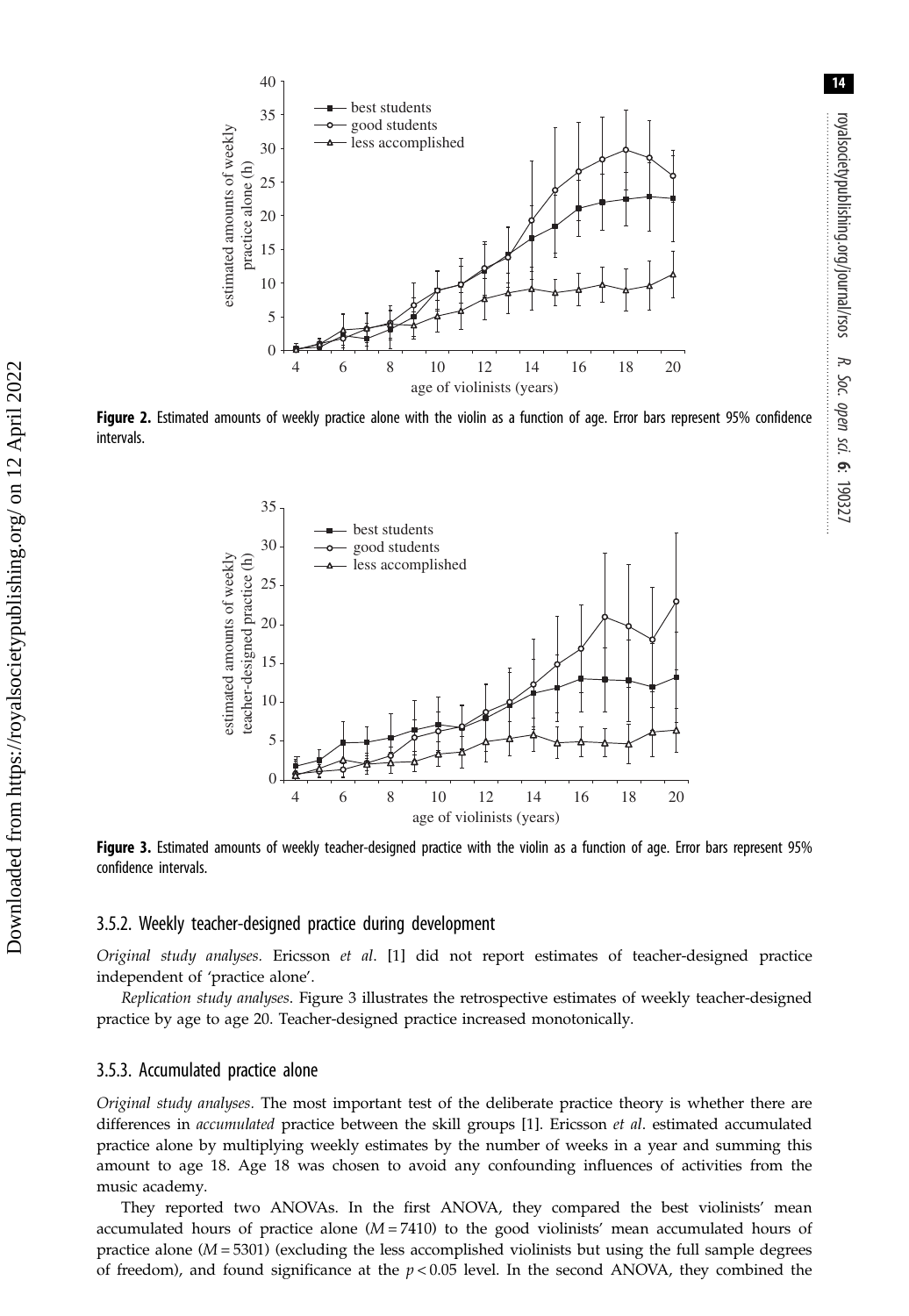

Figure 4. Accumulated amount of practice alone as a function of age for the three skill groups. Error bars represent 95% confidence intervals.

best and good violinists into a single group and compared their combined mean accumulated hours of practice alone to the less accomplished violinists' mean accumulated hours of practice alone  $(M = 3420)$ , and found significance at the  $p < 0.01$  level. They concluded, 'Hence, there is complete correspondence between the skill level of the groups and their average accumulation of practice time alone with the violin' (p. 379).

Replication study analyses. We found a significant effect of group for accumulated practice alone until age 18,  $\chi^2$  = 13.90, p = 0.001,  $\eta^2$  = 0.26. However, the best violinists (M = 8224, 95% CI [6400, 10 048], range = 3978-14 664) had not accumulated significantly more practice alone by age 18 than the good violinists  $(M = 9844, 95\% \text{ CI} [6937, 12751], \text{range} = 3120-21268, t_{24} = -0.93, p = 0.364, d = -0.38.$  The good violinists had accumulated significantly more practice alone by age 18 than the less accomplished violinists ( $M = 4558$ , 95% CI [3264, 5851], range = 2522-10 972),  $t_{16.57} = 3.26$ ,  $p = 0.005$ ,  $d = 1.33$ .

In figure 4, we plot accumulated practice alone by age to age 20. By age 20, both the best and good violinists had accumulated more than 10 000 h of practice alone on average.

## 3.5.4. Accumulated teacher-designed practice

Original study analyses. Ericsson et al. [\[1\]](#page-17-0) did not report estimates of teacher-designed practice independent of 'practice alone'.

Replication study analyses. For accumulated teacher-designed practice until age 18, there was again a main effect of group,  $\chi^2$  = 10.74, p = 0.005,  $\eta^2$  = 0.23. As with practice alone, the best violinists (*M* = 6251, 95% CI [4293, 8210], range = 2720–14 352) had not accumulated significantly more teacher-designed practice by age 18 than the good violinists (M = 6821, 95% CI [4482, 9160], range = 2236–14 612),  $t_{24} = -0.37$ ,  $p = 0.717$ ,  $d = -0.15$ . The good violinists had accumulated significantly more teacher-designed practice by age 18 than the less accomplished violinists  $(M = 2799, 95\%$  CI [1862, 3735], range = 455–6032),  $t_{15.75} = 3.13$ ,  $p = 0.007$ ,  $d = 1.28$ . See [figure 5](#page-15-0).

Estimates of accumulated practice alone until age 18 and accumulated teacher-designed practice until age 18 were highly correlated,  $r_{37} = 0.72$ ,  $p < 0.001$ . Additionally, the similar effect sizes attained between the two estimates of deliberate practice,  $\eta^2 = 0.26$ , 95% CI [0.03, 0.44] and  $\eta^2 = 0.23$ , 95% CI [0.02, 0.41], indicate that the two estimates explain similar amounts of performance variance.

## 4. Discussion

We attempted to replicate the seminal study on deliberate practice theory: Ericsson et al.'s [[1](#page-17-0)] study on violin experts. The replication was motivated by several factors. First, this study has had a major impact in both the scientific community and the larger public interested in how to achieve greatness. Part of the reason for this impact is the large effect reported in the original study. A replication of results with improved methods and analyses increases confidence in the original study's surprisingly large findings, whereas a failed replication with improved methods and analyses suggests that the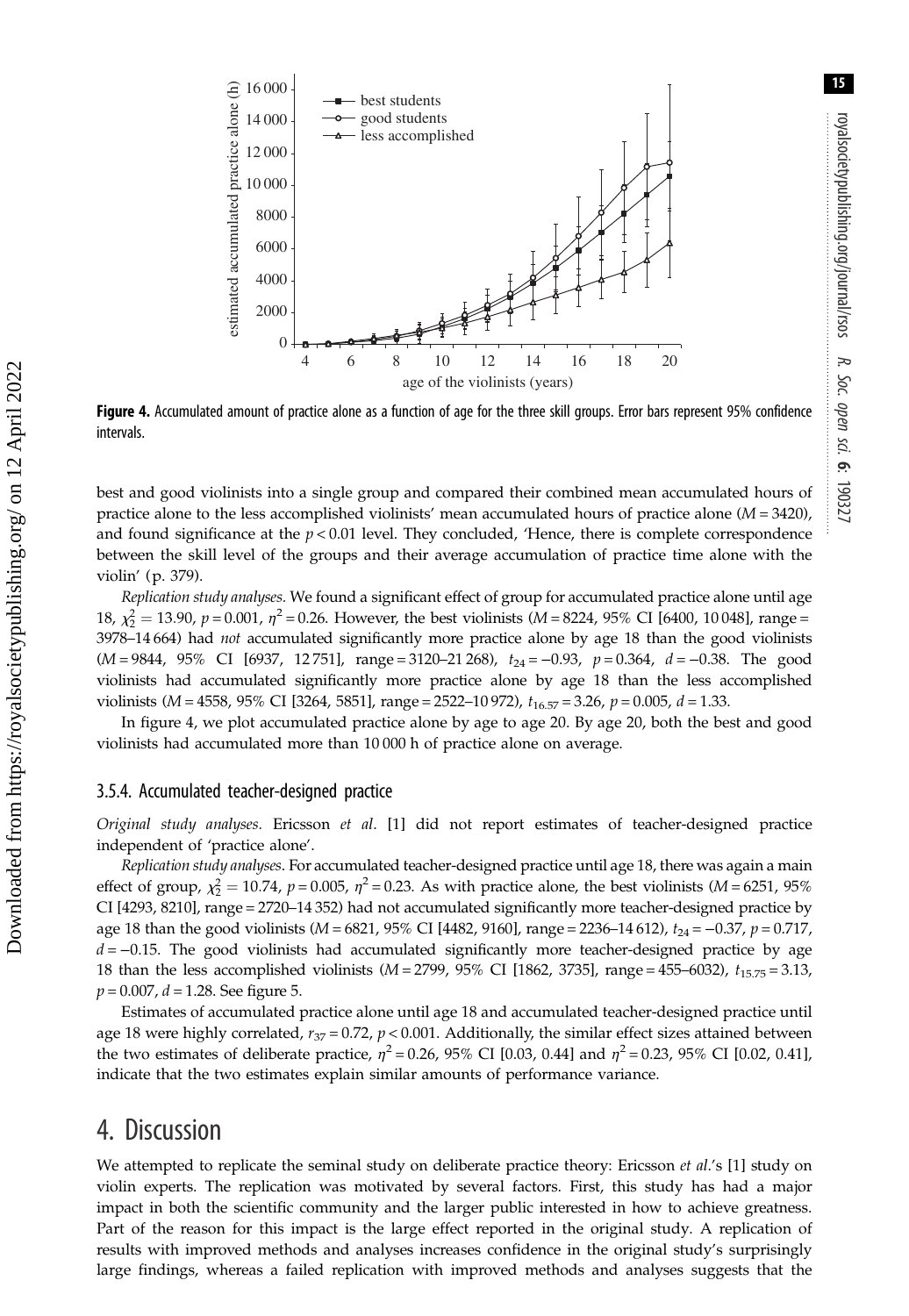<span id="page-15-0"></span>

Figure 5. Accumulated amount of teacher-designed practice as a function of age for the three skill groups. Error bars represent 95% confidence intervals.

original findings could be due to potential bias or Type I error. Indeed, the original study's methods lent themselves to potential bias that was correctable via double-blind methods, which was another motivation for conducting this replication. Finally, the original study's analyses were conducted in such a way as to make finding statistical significance easier than traditional methods, making it unclear whether the results would replicate with traditional analyses.

In the original study, Ericsson *et al.* [\[1\]](#page-17-0) found a significant difference between (i) the best and good violinists, and (ii) between the best and good violinists combined as a single group and the less accomplished violinists. They concluded, 'Hence, there is complete correspondence between the skill level of the groups and their average accumulation of practice time alone with the violin' (p. 379). We reproduced Ericsson et al.'s [\[1\]](#page-17-0) methodology but employed a double-blind procedure. We also conducting analyses better suited to the study design.

We did not replicate Ericsson et al.'s [\[1\]](#page-17-0) major result of 'complete correspondence between the skill level of the groups and their average accumulation of practice time alone with the violin' (p. 379). While the less accomplished violinists had accumulated less practice alone than the more accomplished groups, we found no statistically significant differences in accumulated practice alone to age 18 between the best and good violinists. In fact, the *majority* of the best violinists had accumulated less practice alone than the average amount of the good violinists. The results were similar when restricting practice estimates to only activities that were designed by a teacher.

Further, the size of the effect did not replicate. Ericsson *et al.'s* [[1](#page-17-0)] comparison of practice alone between the best and good violinists combined as a single group and the less accomplished violinists explained 48% of the variance in performance. Our comparison of practice alone among the three groups explained 26% of the variance, which is similar to 23%, the meta-analytic average amount of performance variance explained by deliberate practice in the music domain [[6](#page-18-0)]. To be clear, explaining 26% of performance variance is not an inconsequential amount. However, this amount does not support the claim that performance levels can 'largely be accounted for by differential amounts of past and current levels of practice' (p. 392, emphasis added).

Our grouping by skill level via faculty nomination and department was in line with Ericsson et al.'s methods. As was the case in Ericsson *et al.* [\[1\]](#page-17-0), the validity of practice estimates did not differ by group, suggesting that the practice estimates are reliable indicators of actual practice. Why then, might our results have differed from Ericsson et al.'s results?

One possibility for the different findings could be differing levels of expertise. While our method of recruitment followed Ericsson et al. [\[1\]](#page-17-0) and our violinists appeared to have the same relative difference in skill from each other, they may have an overall higher level of expertise than Ericsson et al.'s [\[1\]](#page-17-0) violinists (e.g. the current violinists had entered many more competitions than those in 1993). If this is the case, it could be that the importance of deliberate practice diminishes at high levels of expertise in music, as has been demonstrated in sports [[7](#page-18-0)].

Our results also might have differed based on the different methods used between the two studies. We conducted a direct replication with exceptions: our study was double-blind rather than non-blinded and we conducted traditional analyses rather than analyses that decreased the critical F-statistic needed to find significance.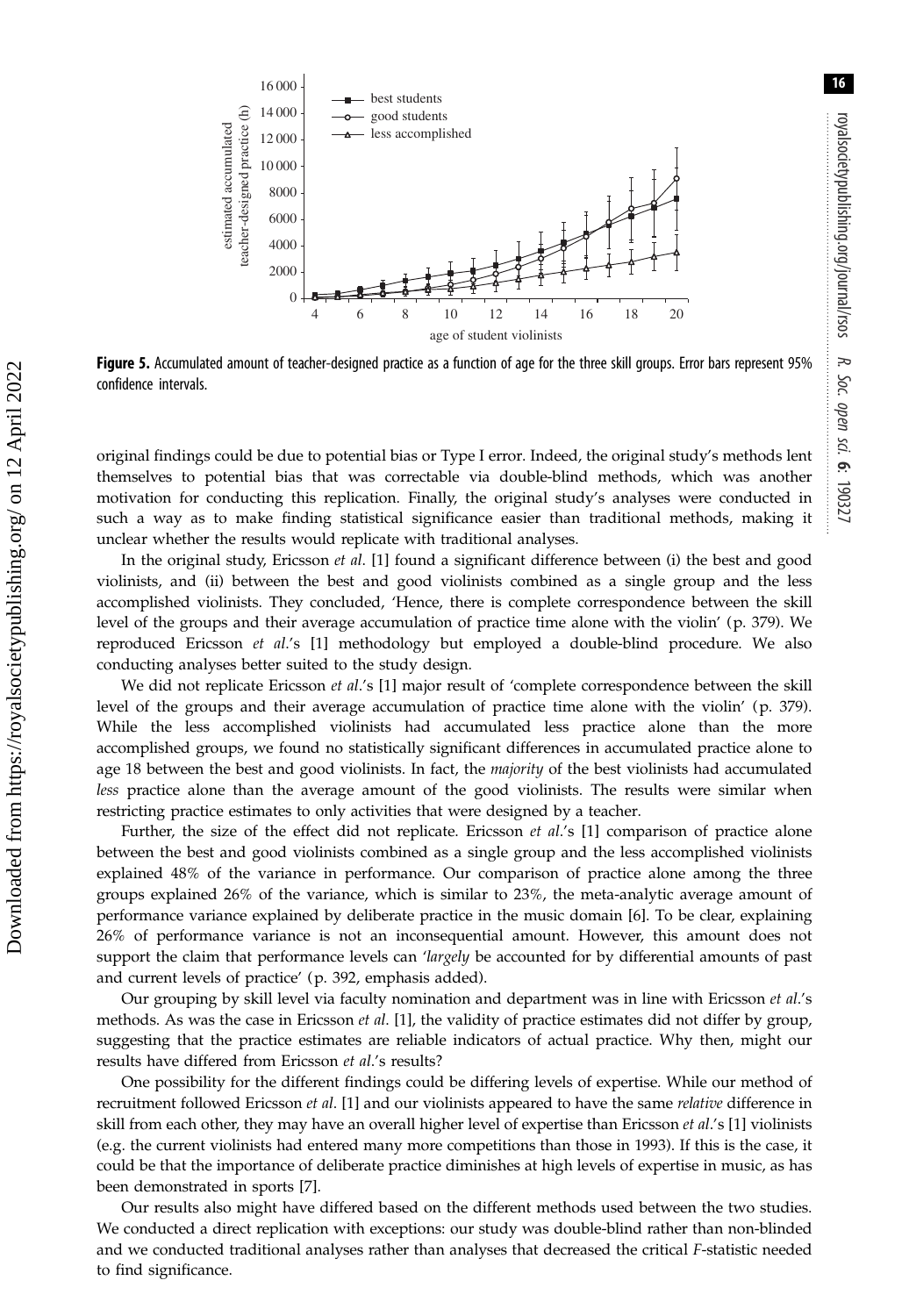To this end, Ericsson et al.'s [\[1\]](#page-17-0) results might have been influenced by response bias, experimenterexpectancy bias or a combination of the two. It is unclear how much information Ericsson et al. gave to participants, though the original interview materials indicate that participants were told the purpose of the study. When participants are not blind to the purpose of the study or their group membership, they may consciously or subconsciously change their responses to fit the study's goals [\[10](#page-18-0)]. Additionally, interview procedures provide ample opportunity for interviewers to subconsciously influence participants [[9](#page-18-0)]. To counter these potential biases, our study was double-blind and all methods and analyses were preregistered.

A final possibility is that Ericsson et al.'s [[1](#page-17-0)] results were due to Type I error. Ericsson et al.'s [1] method of conducting two ANOVAs per question, and in particular comparing the best and good violinists but using the full sample degrees of freedom, increases the chances of finding  $p < 0.05$ . We used analyses appropriate for the study design: conducting ANOVAs that included all three groups and planned comparisons, which should not have inflated the chance of Type I errors as the original study's did.

Relatedly, in 2014, Ericsson [\[20](#page-18-0)] revealed that the 95% confidence interval around the mean accumulated hours of practice alone to age 18 for the best violinists in Ericsson *et al.* [\[1\]](#page-17-0) was 2894– [1](#page-17-0)1 926 h; note that the mean for the good violinists in Ericsson et al. [1] was 5301 h, which falls within this range. It is perhaps surprising that Ericsson *et al.* found significant group differences between the best and good violinists in accumulated practice alone to age 18. Indeed, at least one and probably more of the best violinists from Ericsson *et al.* [\[1\]](#page-17-0) must have had less accumulated practice than some of the less accomplished good musicians, yet were able to 'catch up' to the best individuals. This result contradicts Ericsson et al.'s [\[1\]](#page-17-0) claim that 'it is impossible for an individual with less accumulated practice at some age to catch up with the best individuals' (p. 393).

## 4.1. Multiple definitions of deliberate practice

To the best of our knowledge, the present study was the first to test and compare both definitions of deliberate practice—practice alone and teacher-designed practice. Indeed, we can find no record of any empirical study of deliberate practice that has operationally defined deliberate practice as only activities designed by a teacher. Ericsson *et al.* [[1](#page-17-0)] are no exception; they do not appear to have measured teacher-designed practice.

Despite this, Ericsson [[13,15,16](#page-18-0)] has sometimes argued that practice activities need to be designed by a teacher to qualify as deliberate practice. In the context of arguing against the results of a meta-analysis [\[6\]](#page-18-0) that found deliberate practice was less important that Ericsson et al. [\[1\]](#page-17-0) claimed, Ericsson (unpublished manuscript, retrieved from: [https://psy.fsu.edu/faculty/ericssonk/ericsson.hp.html,](https://psy.fsu.edu/faculty/ericssonk/ericsson.hp.html) page numbers with 'S' refer to Supplemental Materials) argued that many of the included studies should have been excluded because they do not meet the criteria for deliberate practice. Specifically, he (Ericsson, unpublished manuscript) stated, 'The absence of a teacher for all or most of the accumulated practice time violates the definition [of deliberate practice]' (p. S4). He rejected a number of studies included in the meta-analysis, including several of his own studies, because the '[a]rticles do not record a teacher or coach supervising and guiding all or most of the practice' (p. S27).

In contrast with the definition of deliberate practice where activities need to be designed by a teacher, Ericsson [[13,15,16](#page-18-0)] has sometimes argued that practice activities do not need be designed by a teacher to qualify as deliberate practice. In line with this definition, Ericsson et al. [\[1\]](#page-17-0) asked participants to estimate hours of 'practice alone' with no apparent restriction to teacher-designed practice. Further, Ericsson et al. used the fact that 'practice alone' was rated as most relevant to improvement of violin performance as evidence for the deliberate practice theory. They [[1](#page-17-0)] state: 'In agreement with our theoretical framework, violinists rated practice alone as the most important activity related to improvement of violin performance' (p. 375).

Our study makes a novel contribution by providing evidence about both definitions of deliberate practice. As in Ericsson *et al.* [\[1\]](#page-17-0), we found that the expert violinists rated practice alone as the most important activity for improving their violin performance. Teacher-designed practice was also rated as highly relevant, but significantly less relevant than practice alone,  $p = 0.009$ ,  $d = -0.42$ . Accumulated amounts of practice alone (26%) and teacher-designed practice (23%) explained similar amounts of variance in performance.

If deliberate practice is assumed to be the most important activity for improving performance [[1](#page-17-0)], then our results do not support the notion that practice activities need to be designed by a teacher to qualify as deliberate practice. That is, the experts in our study did not perceive teacher-designed practice to be the most important type of practice for improving their performance, and the data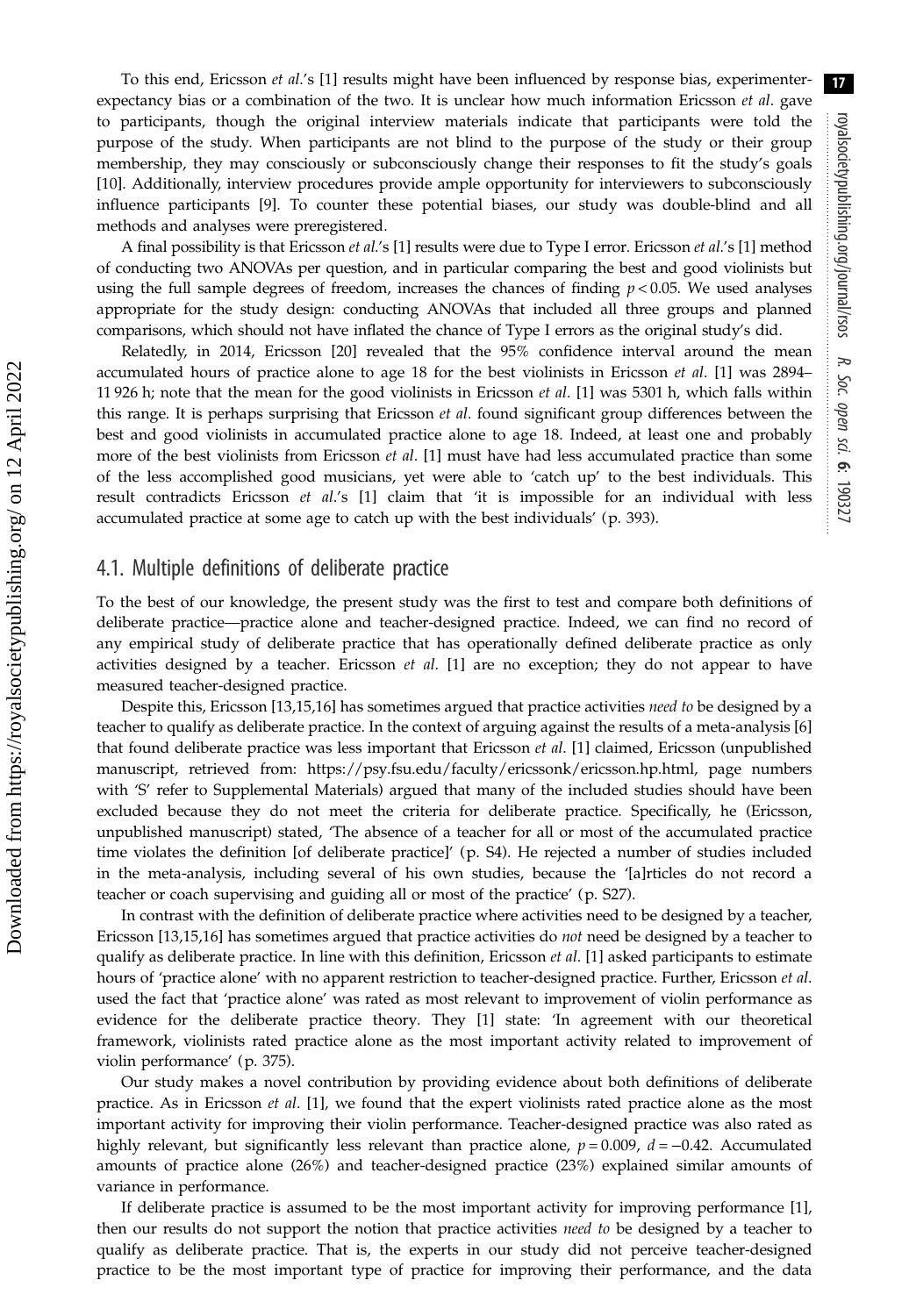<span id="page-17-0"></span>support the experts' perception: amount of teacher-designed practice did not predict variance in performance better than amount of practice alone. Amount of teacher-designed practice explained numerically (though not significantly) less variance in performance than practice alone. Simply put, there is no evidence to suggest that teacher-designed practice activities are more relevant to improving performance than practice activities designed by the performer.

Rather, our findings suggest one of two definitions of deliberate practice should be adopted. The first possibility is that deliberate practice (at least in classical music) should clearly and consistently be defined as 'practice alone'. Both Ericsson et al.'s [1] results and the current replication study's results indicate that experts perceive 'practice alone' as most important for improving violin performance.

The other possibility is that deliberate practice should follow Ericsson's [[14,17,18](#page-18-0)] definition that practice activities do not need to be designed by a teacher to qualify as deliberate practice. Amount of teacher-designed practice and amount of practice alone were moderately correlated and explained similar amounts of variance in violin performance. Further, Ericsson's [[14,17,18](#page-18-0)] definition that activities can be designed by a teacher or the performers themselves is indicative of how deliberate practice is often operationalized in the literature. This includes studies by Ericsson (e.g. [\[21](#page-18-0),[22\]](#page-18-0)), and studies in the meta-analysis against which Ericsson (unpublished manuscript) argued.

We believe that theoretical definitions should be empirically tested and not changed depending on the argument. As an example of such a change based on argument, take Tuffiash et al.'s [\[22](#page-18-0)] study of expert Scrabble players. Tuffiash et al. [\[22](#page-18-0)] described the experts' practice as 'activities that best met the theoretical description of deliberate practice' (p. 131). And, citing that study, Ericsson et al. [[23\]](#page-18-0) later described those same activities as 'meeting the criteria of deliberate practice' (p. 9). However, when arguing against the meta-analytic [\[6](#page-18-0)] results, Ericsson (unpublished manuscript) rejected this same study because the activities 'violate our original definition of deliberate practice' (p. 4). Definitions of key theoretical terms must be consistent in order to accumulate evidence for or against a theory.

## 5. Conclusion

Using a double-blind procedure and analyses that did not inflate Type I error rates, the main result from Ericsson et al. [1]—that there was complete correspondence between accumulated amount of practice alone and skill level on the violin among elite performers—was not replicated. Our results were similar when examining the role of teacher-designed practice. Our findings suggest that when controlling for biases and Type I error inflation, (i) amount of deliberate practice explains substantially less variance in performance among expert violinists than reported in the original study, and (ii) among more accomplished, elite performers, amount of deliberate practice cannot account for why some individuals acquire higher levels of expert performance than others.

Ethics. This study was approved by the Case Western Reserve University Institutional Review Board. All participants provided informed consent.

Data accessibility. The materials and data are publicly available on the Open Science Framework at [https://osf.io/4595q/.](https://osf.io/4595q/) The link is included in the manuscript.

Authors' contributions. B.N.M. conceived of the study, wrote the preregistration, coordinated the study, carried out the statistical analyses and drafted the manuscript. M.M. coordinated data collection, collected data and provided revisions. Both authors gave final approval for publication.

Competing interests. We have no competing interests.

Funding. The first author's start-up funds contributed to this study. No external funds contributed to this project. Both authors were employees of Case Western Reserve University during the planning of this study.

Acknowledgements. Thank you to David Gilson at the Cleveland Institute of Music for access to faculty and students and to Victoria F. Sisk for assistance with data collection.

## References

- 1. Ericsson KA, Krampe RT, Tesch-Römer C. 1993 The role of deliberate practice in the acquisition of expert performance. Psychol. Rev. 100, 363–406. ([doi:10.1037/0033-295X.100.](http://dx.doi.org/10.1037/0033-295X.100.3.363) [3.363\)](http://dx.doi.org/10.1037/0033-295X.100.3.363)
- 2. Colvin G. 2008 Talent is overrated: what really separates world-class performers from everybody else. New York, NY: Penguin Group.
- 3. Gladwell M. 2008 Outliers: the story of success. New York, NY: Little, Brown.
- 4. Gobet F, Ereku MH. 2014 Checkmate to deliberate practice: the case of Magnus Carlsen. Front. Psychol. 5, 1–3. [\(doi:10.3389/fpsyg.2014.00878](http://dx.doi.org/10.3389/fpsyg.2014.00878))
- 5. Hambrick DZ, Oswald FL, Altmann EM, Meinz EJ, Gobet F, Campitelli G. 2014 Deliberate